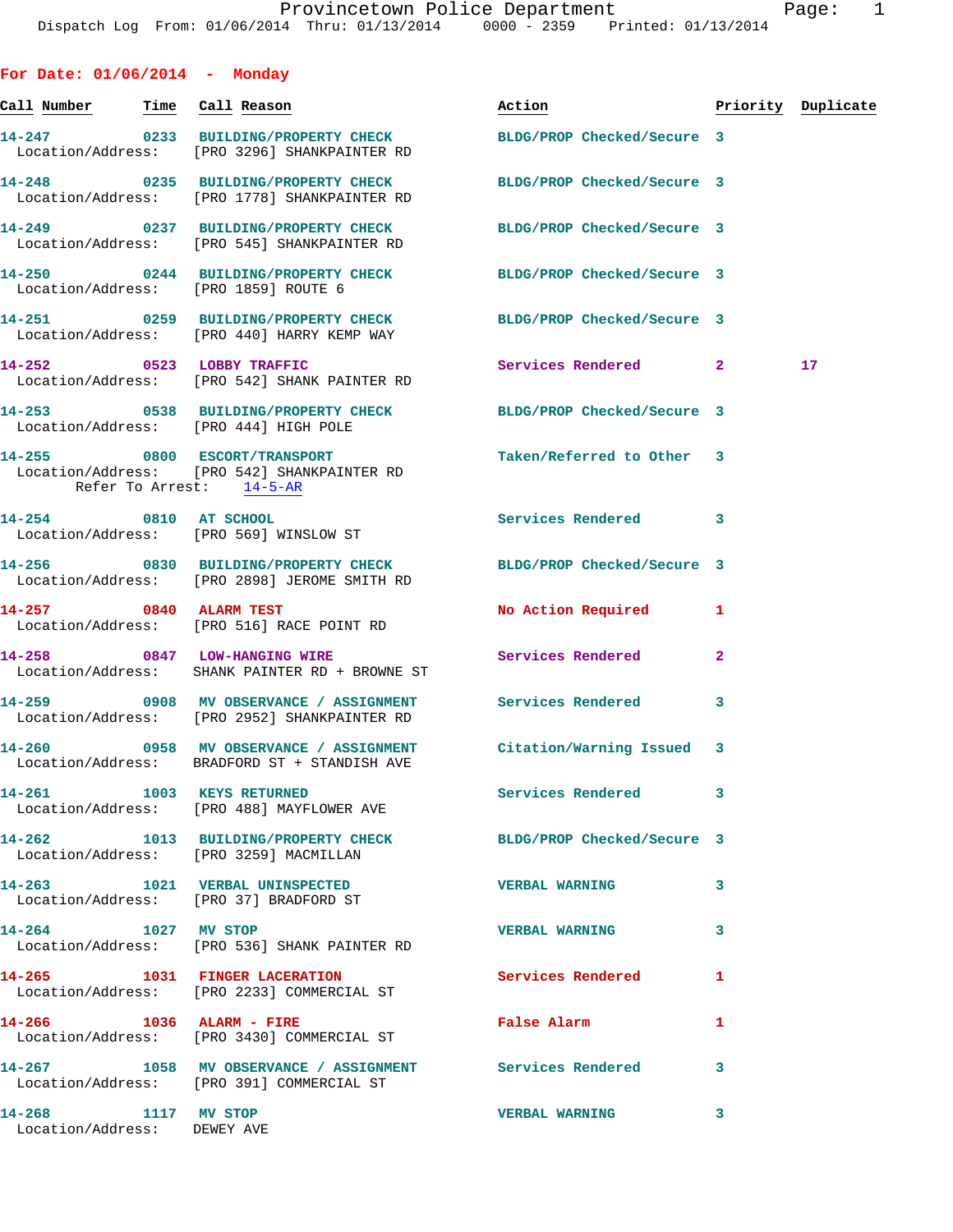| 14-269 1135 MV STOP                                       | Location/Address: [PRO 2233] COMMERCIAL ST                                                          | <b>VERBAL WARNING</b>      | 3              |
|-----------------------------------------------------------|-----------------------------------------------------------------------------------------------------|----------------------------|----------------|
|                                                           | 14-270 1144 DIFFICULTY BREATHING<br>Location/Address: [PRO 1728] BRADFORD ST                        | Transported to Hospital    | 1              |
|                                                           | 14-273 1217 ASSIST CITIZEN<br>Location/Address: [PRO 2233] COMMERCIAL ST                            | Services Rendered          | 3              |
| 14-275 1255 VERBAL UNINSPECTED                            | Location/Address: [PRO 2500] COMMERCIAL ST                                                          | <b>VERBAL WARNING</b>      | 3              |
|                                                           | 14-276 1313 BUILDING/PROPERTY CHECK<br>Location/Address: [PRO 2490] PROVINCELANDS RD                | BLDG/PROP Checked/Secure 3 |                |
|                                                           | 14-277 1348 MV OBSERVANCE / ASSIGNMENT<br>Location/Address: BRADFORD ST + CONWELL ST                | <b>Services Rendered</b>   | 3              |
| 14-278 1356 MV STOP                                       | Location/Address: CONWELL ST + OFF CONWELL ST                                                       | Citation/Warning Issued 3  |                |
| Location/Address: COMMERCIAL ST                           | 14-279 1512 PARK, WALK & TALK336                                                                    | <b>Services Rendered</b>   | 2              |
|                                                           | 14-280 1513 BUILDING/PROPERTY CHECK<br>Location/Address: [PRO 2977] COMMERCIAL ST                   | <b>Services Rendered</b>   | $\mathbf{3}$   |
|                                                           | 14-281 1529 PARK, WALK & TALK<br>Location/Address: [PRO 106] COMMERCIAL ST                          | Services Rendered          | $\overline{a}$ |
| 14-282<br>Location/Address: [PRO 564] BAYBERRY            | 1559 BUILDING/PROPERTY CHECK                                                                        | Services Rendered 3        |                |
| Location/Address: [PRO 3259] MACMILLAN                    | 14-283 1606 BUILDING/PROPERTY CHECK                                                                 | BLDG/PROP Checked/Secure 3 |                |
| 14-284 1618 ALARM - GENERAL                               | Location/Address: [PRO 2817] COMMODORE AVE                                                          | False Alarm                | 1              |
|                                                           | 14-285 1704 BUILDING/PROPERTY CHECK<br>Location/Address: [PRO 391] COMMERCIAL ST                    | <b>Services Rendered</b>   | 3              |
| 14-286 1709 SERVE SUMMONS                                 | Location/Address: [PRO 542] SHANK PAINTER RD                                                        | Services Rendered          | 3              |
| 14-287 1810 COMPLAINT                                     | Location/Address: [PRO 3007] HARRY KEMP WAY                                                         | SPOKEN TO                  | 3              |
|                                                           | 14-288 1815 BUILDING/PROPERTY CHECK<br>Location/Address: [PRO 1778] SHANKPAINTER RD                 | BLDG/PROP Checked/Secure 3 |                |
|                                                           | 14-289 1818 PARK, WALK & TALK<br>Location/Address: [PRO 3296] SHANKPAINTER RD                       | <b>Services Rendered</b>   | $\mathbf{2}$   |
| 14-290 1824 MV STOP                                       | Location/Address: [PRO 57] BRADFORD ST                                                              | <b>VERBAL WARNING</b>      | 3              |
| 14-291 1840 911 ABANDONED<br>Location/Address: HENSCHE LN |                                                                                                     | Services Rendered          | 1              |
|                                                           | 14-292 1852 BUILDING/PROPERTY CHECK<br>Location/Address: [PRO 1638] COMMERCIAL ST                   | BLDG/PROP Checked/Secure 3 |                |
| Location/Address: [PRO 2] ALDEN ST                        | 14-293 1854 BUILDING/PROPERTY CHECK                                                                 | BLDG/PROP Checked/Secure 3 |                |
|                                                           | 14-294 1945 MV OBSERVANCE / ASSIGNMENT Services Rendered<br>Location/Address: [PRO 710] BRADFORD ST |                            | 3              |
|                                                           | 14-295 2001 PARK, WALK & TALK                                                                       | Services Rendered 2        |                |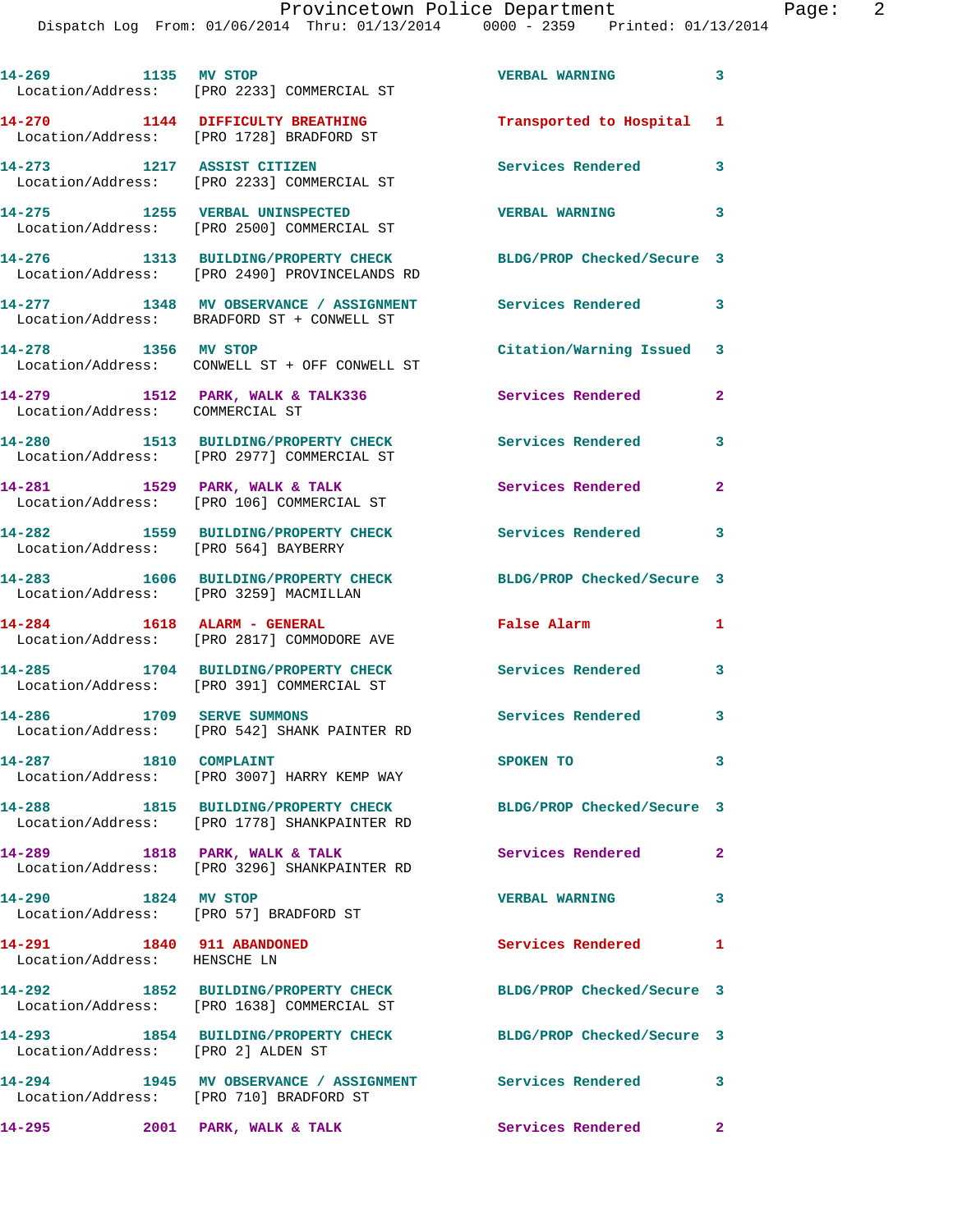|                                                | Provincetown Police Department<br>Dispatch Log From: 01/06/2014 Thru: 01/13/2014 0000 - 2359 Printed: 01/13/2014 |                            |   | Page |
|------------------------------------------------|------------------------------------------------------------------------------------------------------------------|----------------------------|---|------|
|                                                | Location/Address: [PRO 3321] COMMERCIAL ST                                                                       |                            |   |      |
|                                                | 14-296 2013 MV OBSERVANCE / ASSIGNMENT Services Rendered 3<br>Location/Address: HOWLAND ST + BRADFORD ST         |                            |   |      |
|                                                | 14-297 2014 BUILDING/PROPERTY CHECK<br>Location/Address: [PRO 530] SHANKPAINTER RD                               | BLDG/PROP Checked/Secure 3 |   |      |
|                                                | 14-298 2024 BUILDING/PROPERTY CHECK<br>Location/Address: [PRO 519] RACE POINT RD                                 | BLDG/PROP Checked/Secure 3 |   |      |
|                                                | 14-300 2043 BUILDING/PROPERTY CHECK<br>Location/Address: [PRO 175] COMMERCIAL ST                                 | BLDG/PROP Checked/Secure 3 |   |      |
|                                                | 14-301 2100 BUILDING/PROPERTY CHECK BLDG/PROP Checked/Secure 3<br>Location/Address: [PRO 3256] COMMERCIAL ST     |                            |   |      |
|                                                | 14-302 2112 COMPLAINT<br>Location/Address: [PRO 3007] HARRY KEMP WAY                                             | Services Rendered          | 3 |      |
| Location/Address: [PRO 512] PRINCE ST          | 14-303 2142 BUILDING/PROPERTY CHECK BLDG/PROP Checked/Secure 3                                                   |                            |   |      |
|                                                | 14-304 2211 BUILDING/PROPERTY CHECK<br>Location/Address: [PRO 440] HARRY KEMP WAY                                | BLDG/PROP Checked/Secure 3 |   |      |
|                                                | 14-305 2328 BUILDING/PROPERTY CHECK BLDG/PROP Checked/Secure 3<br>Location/Address: [PRO 444] HIGH POLE HILL     |                            |   |      |
| For Date: $01/07/2014$ - Tuesday               |                                                                                                                  |                            |   |      |
| 14-306<br>Location/Address: [PRO 526] RYDER ST | 0028 BUILDING/PROPERTY CHECK                                                                                     | BLDG/PROP Checked/Secure 3 |   |      |
|                                                | 14-308 0032 BUILDING/PROPERTY CHECK<br>Location/Address: [PRO 525] COMMERCIAL ST                                 | BLDG/PROP Checked/Secure 3 |   |      |
|                                                | 14-307 0105 BUILDING/PROPERTY CHECK<br>Location/Address: [PRO 1646] WINSLOW ST                                   | BLDG/PROP Checked/Secure 3 |   |      |
| Location/Address:                              | 14-309 0118 MV OBSERVANCE / ASSIGNMENT No Action Required 3<br>SHANK PAINTER RD                                  |                            |   |      |
| 14-310                                         | 0222 BUILDING/PROPERTY CHECK<br>Location/Address: [PRO 2577] BRADFORD ST                                         | BLDG/PROP Checked/Secure 3 |   |      |
| Location/Address: NELSON AVE                   | 14-311 0355 BUILDING/PROPERTY CHECK                                                                              | <b>Services Rendered</b>   | 3 |      |
|                                                | 14-312 0441 BUILDING/PROPERTY CHECK<br>Location/Address: [PRO 2898] JEROME SMITH RD                              | BLDG/PROP Checked/Secure 3 |   |      |
| Location/Address: [PRO 2543] MACMILLAN         | 14-313 0446 BUILDING/PROPERTY CHECK                                                                              | BLDG/PROP Checked/Secure 3 |   |      |
| 0506 LOBBY TRAFFIC<br>14-314                   | Location/Address: [PRO 542] SHANK PAINTER RD                                                                     | Services Rendered 2        |   | 21   |
|                                                | 14-315 0519 BUILDING/PROPERTY CHECK<br>Location/Address: [PRO 75] CAPTAIN BERTIE RD                              | BLDG/PROP Checked/Secure 3 |   |      |

Page: 3

**14-317 0552 BUILDING/PROPERTY CHECK BLDG/PROP Checked/Secure 3** 

Location/Address: [PRO 2898] JEROME SMITH RD

Location/Address: [PRO 106] COMMERCIAL ST

Location/Address: [PRO 447] JEROME SMITH RD

**14-318 0745 BUILDING/PROPERTY CHECK BLDG/PROP Checked/Secure 3** 

**14-316 0545 ALARM - FIRE Services Rendered 1**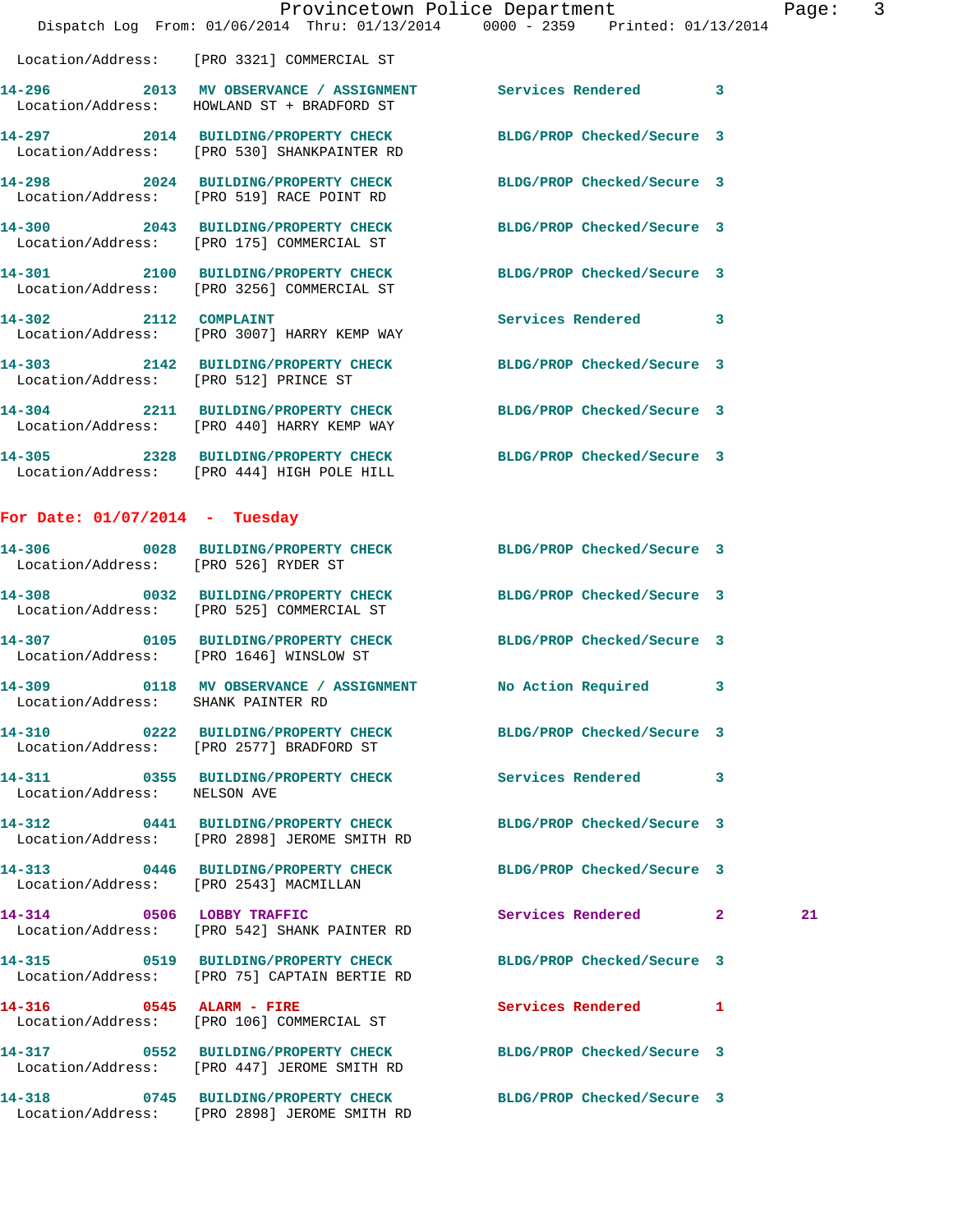| 14-319 0808 AT SCHOOL<br>Location/Address: [PRO 569] WINSLOW ST |                                                                                     | Services Rendered 3        |                |
|-----------------------------------------------------------------|-------------------------------------------------------------------------------------|----------------------------|----------------|
| Location/Address: [PRO 3287] ROUTE 6                            | 14-320 0812 BUILDING/PROPERTY CHECK                                                 | BLDG/PROP Checked/Secure 3 |                |
| 0846 SERVE SUMMONS<br>14-322                                    | Location/Address: [PRO 925] FRANKLIN ST                                             | Could Not Locate 3         |                |
| Location/Address: [PRO 571] ALDEN ST                            | 14-323 0904 BUILDING/PROPERTY CHECK                                                 | BLDG/PROP Checked/Secure 3 |                |
| Location/Address: [PRO 3222] ALDEN ST                           | 14-324 1003 CONGESTION/TRANSPORT                                                    | Transported to Hospital 1  |                |
| Location/Address: [PRO 564] BAYBERRY                            | 14-326 1046 BUILDING/PROPERTY CHECK                                                 | BLDG/PROP Checked/Secure 3 |                |
| 14-327 1050 ALARM - GENERAL                                     | Location/Address: [PRO 1608] WATSONS CT                                             | False Alarm                | $\mathbf{1}$   |
| 14-328 1100 TTY TEST CALL                                       | Location/Address: [PRO 542] SHANK PAINTER RD                                        | Services Rendered          | 1              |
| Location/Address: [PRO 2521] ROUTE 6                            | 14-329 1109 MV OBSERVANCE / ASSIGNMENT                                              | <b>Services Rendered</b>   | 3              |
|                                                                 | 14-330 1144 BUILDING/PROPERTY CHECK<br>Location/Address: [PRO 3318] CEMETERY RD     | BLDG/PROP Checked/Secure 3 |                |
| Location/Address: [PRO 512] PRINCE ST                           | 14-331 1330 BUILDING/PROPERTY CHECK                                                 | BLDG/PROP Checked/Secure 3 |                |
| 1339 HARASSMENT<br>14-332                                       | Location/Address: [PRO 542] SHANK PAINTER RD                                        | SPOKEN TO                  | $\overline{2}$ |
| 14-333 1357 SERVICE CALL                                        | Location/Address: [PRO 1502] BRADFORD ST                                            | Services Rendered          | $\mathbf{2}$   |
| 14-334                                                          | 1506 PARK, WALK & TALK<br>Location/Address: [PRO 3296] SHANKPAINTER RD              | Services Rendered          | $\mathbf{2}$   |
|                                                                 | 14-335 1510 BUILDING/PROPERTY CHECK<br>Location/Address: [PRO 1778] SHANKPAINTER RD | BLDG/PROP Checked/Secure 3 |                |
|                                                                 | 14-336 1521 PARK, WALK & TALK<br>Location/Address: [PRO 105] COMMERCIAL ST          | Services Rendered          |                |
| 14-337 1714 PARK, WALK & TALK                                   | Location/Address: [PRO 2206] COMMERCIAL ST                                          | Services Rendered          | $\sim$ 2       |
| 14-338<br>Location/Address: [PRO 564] BAYBERRY                  | 1755 BUILDING/PROPERTY CHECK                                                        | BLDG/PROP Checked/Secure 3 |                |
|                                                                 | 14-339 1928 BUILDING/PROPERTY CHECK<br>Location/Address: [PRO 1638] COMMERCIAL ST   | BLDG/PROP Checked/Secure 3 |                |
|                                                                 | 14-340 1956 BUILDING/PROPERTY CHECK<br>Location/Address: [PRO 519] RACE POINT RD    | BLDG/PROP Checked/Secure 3 |                |
| Location/Address: [PRO 3287] ROUTE 6                            | 14-341 2224 BUILDING/PROPERTY CHECK                                                 | BLDG/PROP Checked/Secure 3 |                |
| For Date: $01/08/2014$ - Wednesday                              |                                                                                     |                            |                |
| 14-342                                                          | 0100 BUILDING/PROPERTY CHECK                                                        | BLDG/PROP Checked/Secure 3 |                |

**14-343 0101 BUILDING/PROPERTY CHECK BLDG/PROP Checked/Secure 3** 

Location/Address: [PRO 1778] SHANKPAINTER RD

Location/Address: [PRO 3296] SHANKPAINTER RD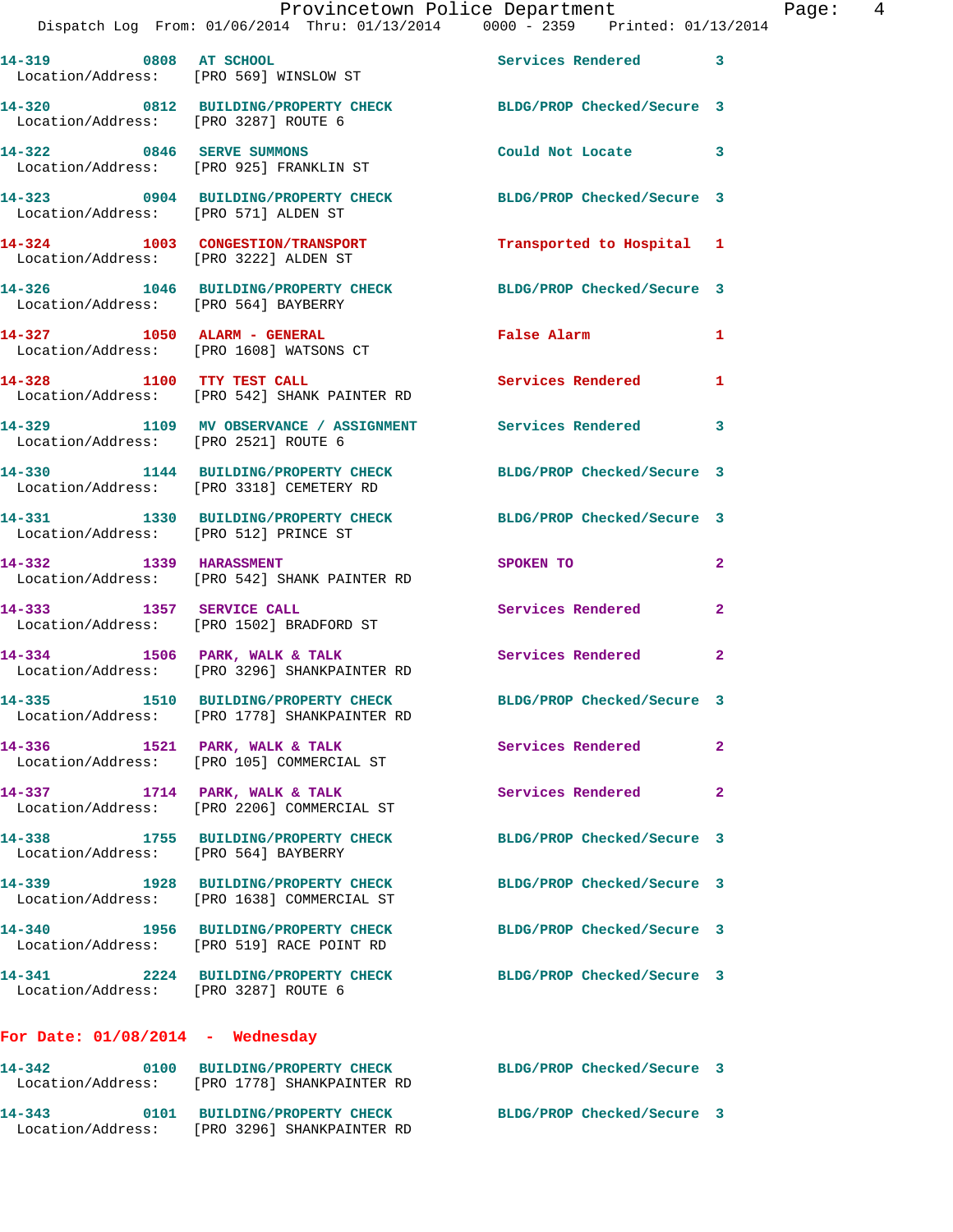|                                                               | 14-344 0106 BUILDING/PROPERTY CHECK BLDG/PROP Checked/Secure 3<br>Location/Address: [PRO 545] SHANK PAINTER RD |                            |              |    |
|---------------------------------------------------------------|----------------------------------------------------------------------------------------------------------------|----------------------------|--------------|----|
|                                                               | 14-345 0107 BUILDING/PROPERTY CHECK BLDG/PROP Checked/Secure 3<br>Location/Address: [PRO 391] COMMERCIAL ST    |                            |              |    |
| Location/Address: SHANK PAINTER RD                            | 14-346  0134 MV OBSERVANCE / ASSIGNMENT  No Action Required  3                                                 |                            |              |    |
|                                                               | 14-347 0229 BUILDING/PROPERTY CHECK BLDG/PROP Checked/Secure 3<br>Location/Address: [PRO 2206] COMMERCIAL ST   |                            |              |    |
|                                                               | 14-348 0243 BUILDING/PROPERTY CHECK BLDG/PROP Checked/Secure 3<br>Location/Address: [PRO 488] MAYFLOWER ST     |                            |              |    |
|                                                               | 14-349 0456 BUILDING/PROPERTY CHECK BLDG/PROP Checked/Secure 3<br>Location/Address: [PRO 3259] MACMILLAN       |                            |              |    |
|                                                               | 14-350 0555 LOBBY TRAFFIC<br>Location/Address: [PRO 542] SHANK PAINTER RD                                      | <b>Services Rendered</b>   | $\mathbf{2}$ | 13 |
|                                                               | 14-351 0555 PROPERTY CHECK<br>Location/Address: [PRO 1520] BRADFORD ST                                         | Services Rendered          | 3            |    |
| 14-352 0754 FEEDING COYOTES<br>Location/Address: STANDISH AVE |                                                                                                                | Services Rendered          | $\mathbf{2}$ |    |
| Location/Address: [PRO 569] WINSLOW ST                        | 14-353 0821 BUILDING/PROPERTY CHECK Services Rendered 3                                                        |                            |              |    |
| Location/Address: [PRO 571] ALDEN ST                          | 14-354 0829 BUILDING/PROPERTY CHECK BLDG/PROP Checked/Secure 3                                                 |                            |              |    |
|                                                               | 14-355 0847 ASSIST CITIZEN<br>Location/Address: [PRO 2144] CONWELL ST                                          | Services Rendered 3        |              |    |
|                                                               | 14-356 0937 BUILDING/PROPERTY CHECK<br>Location/Address: [PRO 3318] CEMETERY RD                                | BLDG/PROP Checked/Secure 3 |              |    |
|                                                               | 14-357 0937 BUILDING/PROPERTY CHECK BLDG/PROP Checked/Secure 3<br>Location/Address: [PRO 3317] CEMETERY RD     |                            |              |    |
|                                                               | 14-358 1022 911 CALLS TRANSFERED<br>Location/Address: [PRO 542] SHANK PAINTER RD                               | Services Rendered 1        |              |    |
| 14-359 1029 LOOSE DOG                                         | Location/Address: [PRO 3771] COMMERCIAL ST                                                                     | <b>GONE ON ARRIVAL</b>     |              |    |
|                                                               | 14-360 1035 TECH AT WATER TANK<br>Location/Address: [PRO 2942] COMMERCIAL ST                                   | Services Rendered          | 3            |    |
|                                                               | 14-361 1046 BUILDING/PROPERTY CHECK<br>Location/Address: [PRO 2206] COMMERCIAL ST                              | BLDG/PROP Checked/Secure 3 |              |    |
|                                                               | 14-362 1136 FOLLOW UP<br>Location/Address: [PRO 1603] STANDISH ST                                              | Services Rendered          | $\mathbf{2}$ |    |
|                                                               | 14-363 1137 911 ROLL OVER/EPD<br>Location/Address: [PRO 542] SHANK PAINTER RD                                  | <b>Services Rendered</b>   | 1            |    |
|                                                               | 14-364 1147 PET PANTRY<br>Location/Address: [PRO 3296] SHANK PAINTER RD                                        | Services Rendered          | $\mathbf{2}$ |    |
| 14-365 1157 FOLLOW UP                                         | Location/Address: [PRO 542] SHANK PAINTER RD                                                                   | SPOKEN TO                  | $\mathbf{2}$ |    |
|                                                               | 14-366 1214 ALARM - GENERAL<br>Location/Address: [PRO 207] COMMERCIAL ST                                       | False Alarm                | 1            |    |
|                                                               | 14-367 1335 MEDICAL EMERGENCY                                                                                  | Services Rendered 1        |              |    |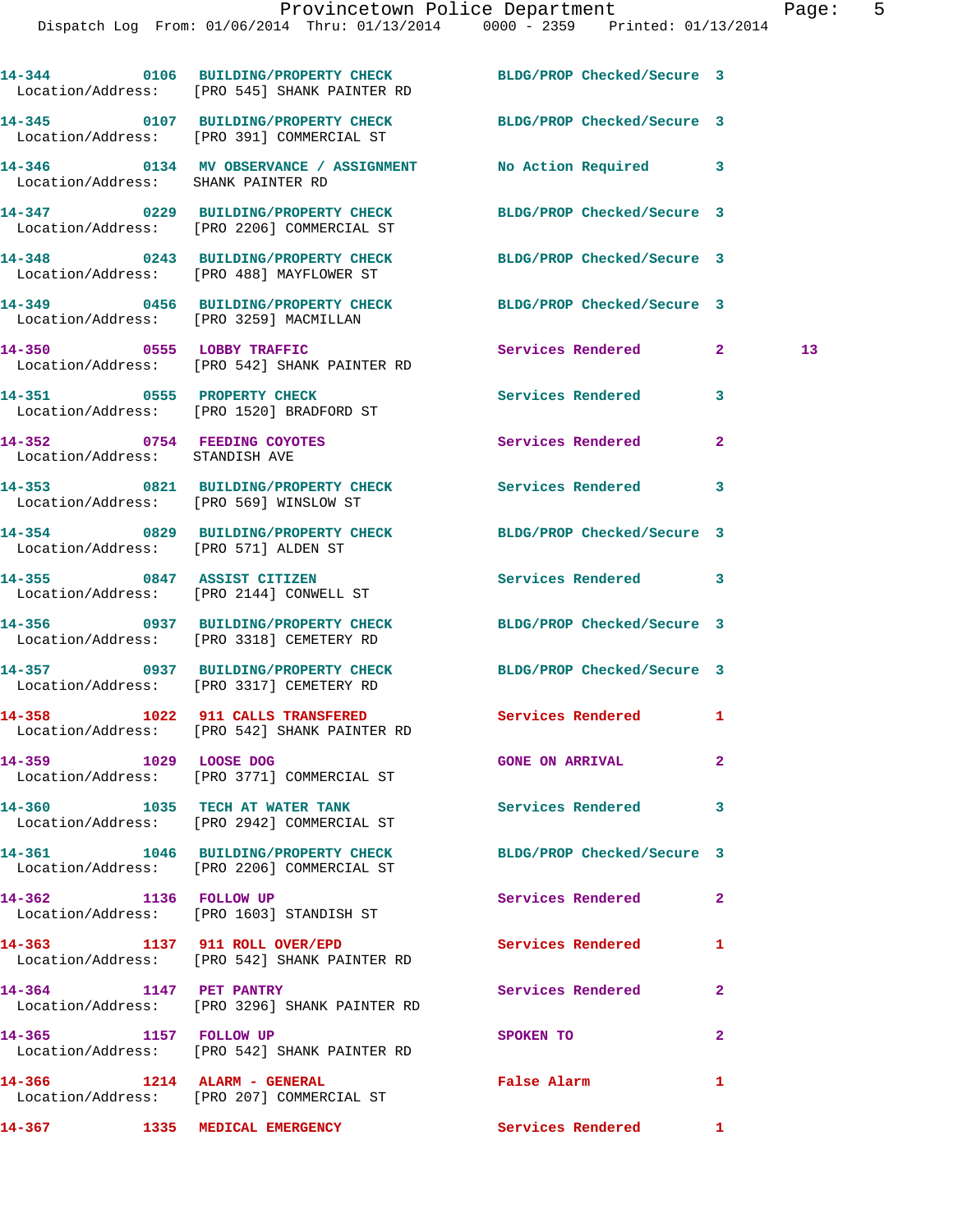|                                                          | Dispatch Log From: 01/06/2014 Thru: 01/13/2014 0000 - 2359 Printed: 01/13/2014                                  | Provincetown Police Department |              | Page: 6 |  |
|----------------------------------------------------------|-----------------------------------------------------------------------------------------------------------------|--------------------------------|--------------|---------|--|
|                                                          | Location/Address: [PRO 1103] SHIPS WAY RD                                                                       |                                |              |         |  |
|                                                          | 14-368 1428 DOG WELLNESS<br>Location/Address: [PRO 2645] SHANK PAINTER RD                                       | Services Rendered              | $\mathbf{2}$ |         |  |
| Location/Address: COMMERCIAL ST                          | 14-369 1528 PARK, WALK & TALK 1999 Services Rendered                                                            |                                | $\mathbf{2}$ |         |  |
|                                                          | 14-370 1609 BUILDING/PROPERTY CHECK BLDG/PROP Checked/Secure 3<br>Location/Address: [PRO 3712] RYDER ST EXT     |                                |              |         |  |
| Refer To Arrest: 14-6-AR                                 | 14-371 1612 SERVE WARRANT<br>Location/Address: [PRO 246] COMMERCIAL ST                                          | Arrest(s) Made                 | 3            |         |  |
|                                                          | 14-372 1933 BUILDING/PROPERTY CHECK BLDG/PROP Checked/Secure 3<br>Location/Address: [PRO 1638] COMMERCIAL ST    |                                |              |         |  |
|                                                          | 14-373 2024 BUILDING/PROPERTY CHECK BLDG/PROP Checked/Secure 3<br>Location/Address: [PRO 530] SHANKPAINTER RD   |                                |              |         |  |
|                                                          | 14-374 2037 BUILDING/PROPERTY CHECK BLDG/PROP Checked/Secure 3<br>Location/Address: [PRO 2206] COMMERCIAL ST    |                                |              |         |  |
|                                                          | 14-375 2112 BUILDING/PROPERTY CHECK BLDG/PROP Checked/Secure 3<br>Location/Address: [PRO 1646] WINSLOW ST       |                                |              |         |  |
|                                                          | 14-376 2141 BUILDING/PROPERTY CHECK BLDG/PROP Checked/Secure 3<br>Location/Address: [PRO 1778] SHANKPAINTER RD  |                                |              |         |  |
|                                                          | 14-377 2216 BUILDING/PROPERTY CHECK BLDG/PROP Checked/Secure 3<br>Location/Address: [PRO 3287] ROUTE 6          |                                |              |         |  |
|                                                          | 14-378 2229 BUILDING/PROPERTY CHECK BLDG/PROP Checked/Secure 3<br>Location/Address: [PRO 545] SHANKPAINTER RD   |                                |              |         |  |
|                                                          | 14-380 2334 BUILDING/PROPERTY CHECK BLDG/PROP Checked/Secure 3<br>Location/Address: [PRO 3030] TIN PAN ALLEY RD |                                |              |         |  |
| For Date: $01/09/2014$ - Thursday                        |                                                                                                                 |                                |              |         |  |
|                                                          | 14-381 0028 BUILDING/PROPERTY CHECK<br>Location/Address: [PRO 338] SHANKPAINTER RD                              | Services Rendered 3            |              |         |  |
|                                                          | 14-382 0032 BUILDING/PROPERTY CHECK BLDG/PROP Checked/Secure 3<br>Location/Address: [PRO 391] COMMERCIAL ST     |                                |              |         |  |
|                                                          | 14-383 6042 MV OBSERVANCE / ASSIGNMENT Services Rendered<br>Location/Address: BRADFORD ST + STANDISH ST         |                                | 3            |         |  |
|                                                          | 14-384 0049 MV OBSERVANCE / ASSIGNMENT Services Rendered 3<br>Location/Address: BRADFORD ST + HOWLAND ST        |                                |              |         |  |
|                                                          | 14-385 0106 LOBBY TRAFFIC<br>Location/Address: [PRO 542] SHANK PAINTER RD                                       | Services Rendered              | $\mathbf{2}$ | 14      |  |
| Location/Address: SHANK PAINTER RD                       | 14-386 0110 MV OBSERVANCE / ASSIGNMENT No Action Required 3                                                     |                                |              |         |  |
|                                                          | 14-387 0122 MV DISABLED<br>Location: [PRO 3672] TOWN LINE                                                       | No Action Required             | $\mathbf{2}$ |         |  |
| 14-388 0139 ASSIST AGENCY<br>Location/Address: ATKINS LN |                                                                                                                 | Services Rendered              | 3            |         |  |
|                                                          | 14-389 0207 BUILDING/PROPERTY CHECK BLDG/PROP Checked/Secure 3<br>Location/Address: [PRO 525] COMMERCIAL ST     |                                |              |         |  |
|                                                          |                                                                                                                 |                                |              |         |  |

**14-390 0210 BUILDING/PROPERTY CHECK BLDG/PROP Checked/Secure 3** 

Location/Address: [PRO 2483] COMMERCIAL ST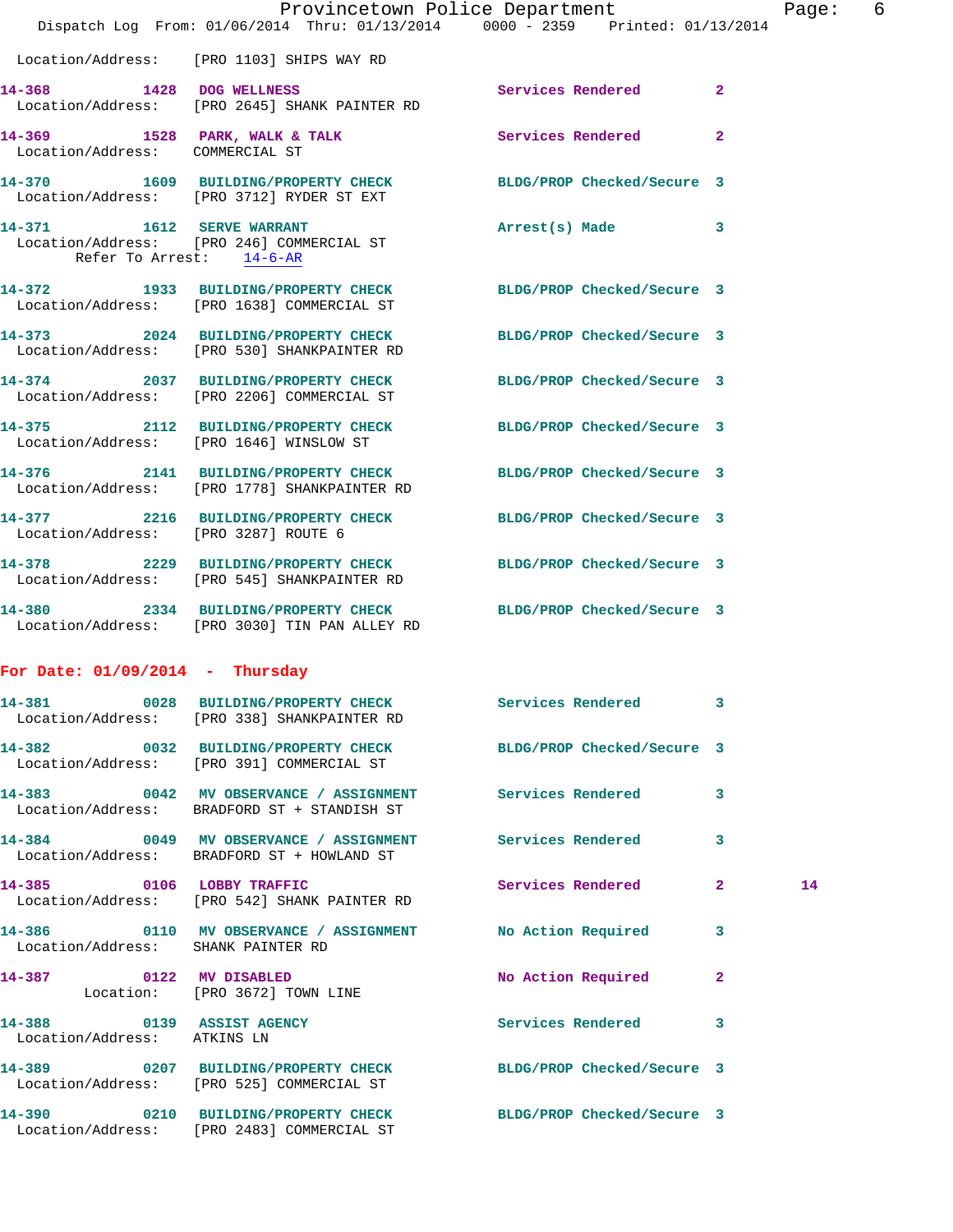|                                                                       | 14-391 0312 BUILDING/PROPERTY CHECK<br>Location/Address: [PRO 379] COMMERCIAL ST                                    | BLDG/PROP Checked/Secure 3 |              |
|-----------------------------------------------------------------------|---------------------------------------------------------------------------------------------------------------------|----------------------------|--------------|
|                                                                       | 14-392 0347 BUILDING/PROPERTY CHECK<br>Location/Address: [PRO 530] SHANKPAINTER RD                                  | BLDG/PROP Checked/Secure 3 |              |
|                                                                       | 14-393 0457 BUILDING/PROPERTY CHECK<br>Location/Address: [PRO 2500] COMMERCIAL ST                                   | BLDG/PROP Checked/Secure 3 |              |
|                                                                       | 14-394 0458 BUILDING/PROPERTY CHECK<br>Location/Address: [PRO 595] BRADFORD ST                                      | BLDG/PROP Checked/Secure 3 |              |
|                                                                       | 14-395 0518 MV OBSERVANCE / ASSIGNMENT<br>Location/Address: BRADFORD ST + STANDISH ST                               | No Action Required 3       |              |
|                                                                       | 14-396 0538 PARK, WALK & TALK<br>Location/Address: [PRO 516] RACE POINT RD                                          | No Action Required 2       |              |
|                                                                       | 14-397 0601 BUILDING/PROPERTY CHECK<br>Location/Address: [PRO 3256] COMMERCIAL ST                                   | BLDG/PROP Checked/Secure 3 |              |
|                                                                       | 14-398 0635 PHONE TAKEN<br>Location/Address: HOWLAND ST + BRADFORD ST                                               | Services Rendered 3        |              |
|                                                                       | 14-399 0731 BUILDING/PROPERTY CHECK<br>Location/Address: [PRO 564] BAYBERRY AVE                                     | BLDG/PROP Checked/Secure 3 |              |
|                                                                       | 14-400 0759 ALARM - GENERAL<br>Location/Address: [PRO 2767] COTTAGE ST                                              | Services Rendered          | 1            |
| 14-401 0809 TRAFFIC CONTROL<br>Location/Address: [PRO 569] WINSLOW ST |                                                                                                                     | Services Rendered          | 3            |
| 14-402 0828 GENERATOR TEST                                            |                                                                                                                     | <b>Services Rendered</b>   | 3            |
| 14-403                                                                | 0905 MV OBSERVANCE / ASSIGNMENT<br>Location/Address: BRADFORD ST + STANDISH AVE                                     | No Action Required         | 3            |
|                                                                       | 14-404 0933 ALARM - GENERAL<br>Location/Address: [PRO 1577] HOWLAND ST                                              | Services Rendered          | 1            |
|                                                                       | 14-405 1008 BUILDING/PROPERTY CHECK<br>Location/Address: [PRO 2490] PROVINCELANDS RD                                | BLDG/PROP Checked/Secure 3 |              |
| 14-406 1016 MV STOP                                                   | Location/Address: BRADFORD ST EXT + PROVINCELANDS RD                                                                | <b>VERBAL WARNING</b>      | 3            |
| 1030 LOOSE DOG<br>14-407                                              | Location/Address: [PRO 2500] COMMERCIAL ST                                                                          | No Action Required         | $\mathbf{2}$ |
|                                                                       | 14-408 1105 MV OBSERVANCE / ASSIGNMENT Citation/Warning Issued 3<br>Location/Address: SHANKPAINTER RD + PROVINCE RD |                            |              |
| 14-409 1109 MV STOP                                                   | Location/Address: [PRO 3296] SHANK PAINTER RD                                                                       | <b>VERBAL WARNING</b>      | $\mathbf{3}$ |
|                                                                       | 14-411 1221 LOOSE DOG/ATTACKED OTHER DOG Citation/Warning Issued 2<br>Location/Address: [PRO 2542] COMMERCIAL ST    |                            |              |
| 14-412                                                                | 1316 BURST WATER PIPE<br>Location/Address: [PRO 2786] YOUNGS CT                                                     | <b>Services Rendered</b>   | 3            |
| 14-413 1333 SERVICE CALL                                              | Location/Address: [PRO 542] SHANK PAINTER RD                                                                        | <b>Services Rendered</b>   | 3            |
| 14-414                                                                | 1338 MV OBSERVANCE / ASSIGNMENT Citation/Warning Issued 3<br>Location/Address: BRADFORD ST + HOWLAND ST             |                            |              |
|                                                                       | 14-415 1342 MV STOP/VERBAL 90/20<br>Location/Address: BRADFORD ST + HOWLAND ST                                      | <b>VERBAL WARNING</b>      | 3            |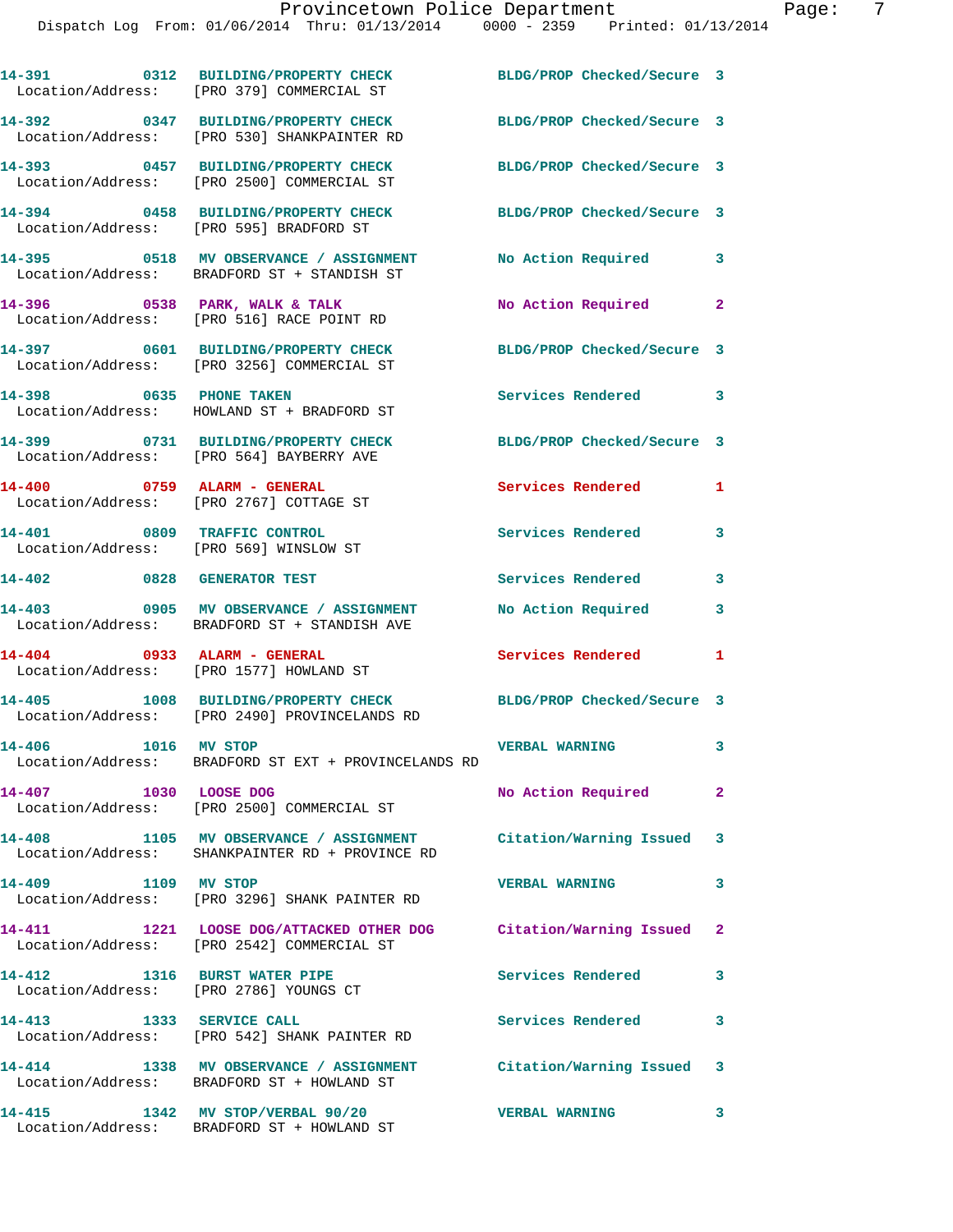|                                    | 14-416    1620    ANIMAL CALL<br>Location/Address: [PRO 221] COMMERCIAL ST                                      | <b>GONE ON ARRIVAL</b>     | $\overline{2}$ |                 |
|------------------------------------|-----------------------------------------------------------------------------------------------------------------|----------------------------|----------------|-----------------|
|                                    | 14-417 1638 BUILDING/PROPERTY CHECK BLDG/PROP Checked/Secure 3<br>Location/Address: [PRO 3430] COMMERCIAL ST    |                            |                |                 |
|                                    | 14-418 1703 ANIMAL CALL<br>Location/Address: [PRO 221] COMMERCIAL ST                                            | Services Rendered          | $\overline{2}$ |                 |
|                                    | 14-419 1751 BUILDING/PROPERTY CHECK BLDG/PROP Checked/Secure 3<br>Location/Address: [PRO 3317] CEMETERY RD      |                            |                |                 |
|                                    | 14-420 1804 BUILDING/PROPERTY CHECK BLDG/PROP Checked/Secure 3<br>Location/Address: [PRO 2898] JEROME SMITH RD  |                            |                |                 |
|                                    | 14-421 1817 NOTIFICATION<br>Location/Address: [PRO 356] COMMERCIAL ST                                           | Services Rendered          | 3              |                 |
| 14-422                             | 2001 BUILDING/PROPERTY CHECK BLDG/PROP Checked/Secure 3<br>Location/Address: [PRO 3287] ROUTE 6                 |                            |                |                 |
| Location/Address: NICKERSON ST     | 14-423 2109 ASSIST CITIZEN                                                                                      | Services Rendered          | 3              |                 |
|                                    | 14-424 2133 BUILDING/PROPERTY CHECK<br>Location/Address: [PRO 1638] COMMERCIAL ST                               | BLDG/PROP Checked/Secure 3 |                |                 |
|                                    | 14-425 2316 BUILDING/PROPERTY CHECK BLDG/PROP Checked/Secure 3<br>Location/Address: [PRO 2543] MACMILLAN WHARF  |                            |                |                 |
| Location/Address: [PRO 2] ALDEN ST | 14-426 2344 BUILDING/PROPERTY CHECK BLDG/PROP Checked/Secure 3                                                  |                            |                |                 |
|                                    | 14-427 2348 BUILDING/PROPERTY CHECK BLDG/PROP Checked/Secure 3<br>Location/Address: [PRO 2206] COMMERCIAL ST    |                            |                |                 |
| For Date: $01/10/2014$ - Friday    |                                                                                                                 |                            |                |                 |
| Location/Address: CONWELL ST       | 14-428 0002 MV OBSERVANCE / ASSIGNMENT NO Action Required 3                                                     |                            |                |                 |
|                                    | 14-429 0032 BUILDING/PROPERTY CHECK BLDG/PROP Checked/Secure 3<br>Location/Address: [PRO 3287] ROUTE 6          |                            |                |                 |
| Location/Address: SHANK PAINTER RD | 14-430 0032 MV OBSERVANCE / ASSIGNMENT Citation/Warning Issued                                                  |                            | 3              |                 |
| 14-431 0039 MV STOP                | Location/Address: [PRO 3296] SHANK PAINTER RD                                                                   | <b>VERBAL WARNING</b>      | 3              |                 |
|                                    | 14-432 0046 BUILDING/PROPERTY CHECK BLDG/PROP Checked/Secure 3<br>Location/Address: [PRO 16] BRADFORD ST        |                            |                |                 |
| 14-433                             | 0051 MV OBSERVANCE / ASSIGNMENT Services Rendered 3<br>Location/Address: RYDER ST + BRADFORD ST                 |                            |                |                 |
|                                    | 14-434 0125 BUILDING/PROPERTY CHECK<br>Location/Address: [PRO 518] RACE POINT RD                                | BLDG/PROP Checked/Secure 3 |                |                 |
|                                    | 14-435 0137 BUILDING/PROPERTY CHECK BLDG/PROP Checked/Secure 3<br>Location/Address: [PRO 75] CAPTAIN BERTIE RD  |                            |                |                 |
|                                    | 14-436 0225 BUILDING/PROPERTY CHECK BLDG/PROP Checked/Secure 3<br>Location/Address: [PRO 379] COMMERCIAL ST     |                            |                |                 |
|                                    | 14-437 0312 BUILDING/PROPERTY CHECK BLDG/PROP Checked/Secure 3<br>Location/Address: [PRO 3030] TIN PAN ALLEY RD |                            |                |                 |
| 14-438 0430 LOBBY TRAFFIC          |                                                                                                                 | Services Rendered 2        |                | 12 <sub>1</sub> |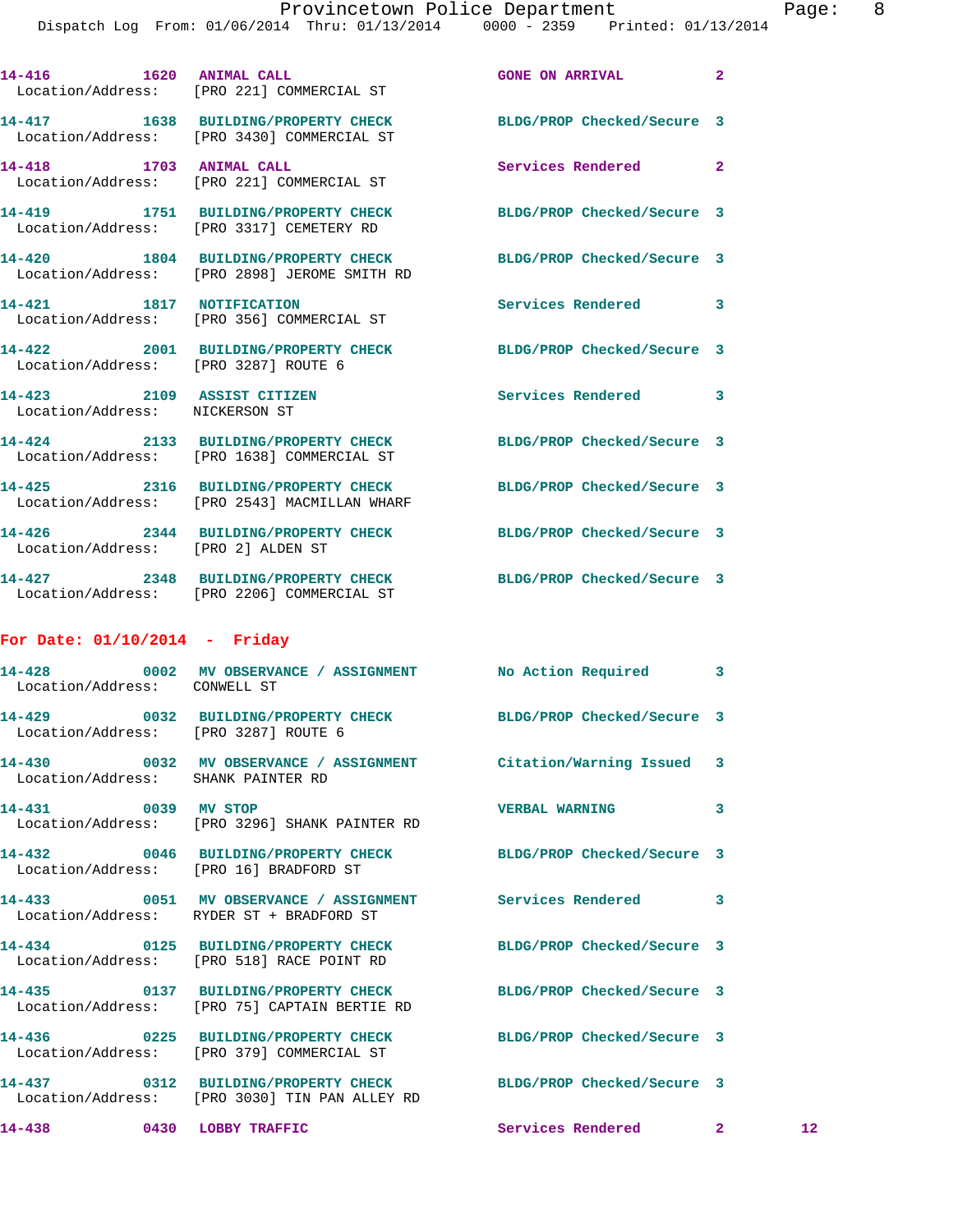|                                                                    |                                                                                   | Provincetown Police Department<br>Dispatch Log From: 01/06/2014 Thru: 01/13/2014 0000 - 2359 Printed: 01/13/2014 | Page: 9                 |
|--------------------------------------------------------------------|-----------------------------------------------------------------------------------|------------------------------------------------------------------------------------------------------------------|-------------------------|
|                                                                    | Location/Address: [PRO 542] SHANK PAINTER RD                                      |                                                                                                                  |                         |
|                                                                    | Location/Address: [PRO 1638] COMMERCIAL ST                                        | 14-439 0443 BUILDING/PROPERTY CHECK BLDG/PROP Checked/Secure 3                                                   |                         |
|                                                                    | Location/Address: [PRO 1778] SHANKPAINTER RD                                      | 14-440 0457 BUILDING/PROPERTY CHECK BLDG/PROP Checked/Secure 3                                                   |                         |
|                                                                    |                                                                                   | 14-441 0459 BUILDING/PROPERTY CHECK BLDG/PROP Checked/Secure 3<br>Location/Address: [PRO 2577] BRADFORD ST       |                         |
|                                                                    | 14-442 0504 911 GENERAL<br>Location/Address: [PRO 60] BRADFORD ST                 | Services Rendered 1                                                                                              |                         |
| Location/Address: [PRO 564] BAYBERRY                               |                                                                                   | 14-443 0605 BUILDING/PROPERTY CHECK Services Rendered                                                            | $\overline{\mathbf{3}}$ |
|                                                                    | 14-444 0810 STREET SANDING<br>Location/Address: [PRO 542] SHANK PAINTER RD        | Taken/Referred to Other 2                                                                                        |                         |
| 14-445 0812 AT SCHOOL                                              | Location/Address: [PRO 569] WINSLOW ST                                            | Services Rendered 3                                                                                              |                         |
|                                                                    | 14-446 0847 BUILDING/PROPERTY CHECK<br>Location/Address: [PRO 444] HIGH POLE HILL | BLDG/PROP Checked/Secure 3                                                                                       |                         |
|                                                                    | 14-447 0857 ALARM SYSTEMS WORK<br>Location/Address: [PRO 437] FREEMAN ST          | No Action Required 1                                                                                             |                         |
| Location/Address: [PRO 27] BRADFORD ST                             | 14-448 0946 ABANDONED PSAP CALL                                                   | No Action Required 1                                                                                             |                         |
|                                                                    | Location/Address: [PRO 447] JEROME SMITH RD                                       | 14-449 1009 BUILDING/PROPERTY CHECK BLDG/PROP Checked/Secure 3                                                   |                         |
|                                                                    | 14-450 1030 VERBAL UNINSPECTED<br>Location/Address: [PRO 3004] BRADFORD ST        | <b>VERBAL WARNING</b>                                                                                            | 3                       |
| 14-451 1051 ALARM - FIRE                                           | Location/Address: [PRO 3912] SHANKPAINTER RD                                      | False Alarm <b>Exercise Service Service</b>                                                                      | 1                       |
| 14-452 1101 NPS ROAD SANDING<br>Location/Address: PROVINCELANDS RD |                                                                                   | Taken/Referred to Other 3                                                                                        |                         |
| 14-453 1113 AT SCHOOL<br>Location/Address: [PRO 569] WINSLOW ST    |                                                                                   | Services Rendered 3                                                                                              |                         |
|                                                                    | Location/Address: [PRO 3712] RYDER ST EXT                                         | 14-454 1119 BUILDING/PROPERTY CHECK BLDG/PROP Checked/Secure 3                                                   |                         |
|                                                                    | 14-455 1154 ABANDONED PSAP CALL<br>Location/Address: [PRO 2562] COMMERCIAL ST     | Services Rendered 1                                                                                              |                         |
|                                                                    | 14-457 1213 WATER SERVICE REQUEST<br>Location/Address: [PRO 1458] COMMERCIAL ST   | Taken/Referred to Other 3                                                                                        |                         |
|                                                                    | 14-458 1311 LOST WALLET<br>Location/Address: [PRO 542] SHANK PAINTER RD           | Services Rendered 3                                                                                              |                         |
|                                                                    | 14-459 1318 BUILDING/PROPERTY CHECK<br>Location/Address: [PRO 433] RYDER ST EXT   | BLDG/PROP Checked/Secure 3                                                                                       |                         |
| Location/Address: BRADFORD ST                                      |                                                                                   | 14-460 1352 MV OBSERVANCE / ASSIGNMENT Citation/Warning Issued 3                                                 |                         |
| Location/Address: [PRO 37] BRADFORD ST                             | 14-461 1359 VERBAL UNINSPECTED                                                    | <b>VERBAL WARNING</b>                                                                                            | 3                       |
|                                                                    | 14-462 1406 WELL-BEING CHECK<br>Location/Address: [PRO 3873] CONWELL ST           | <b>Services Rendered</b> 3                                                                                       |                         |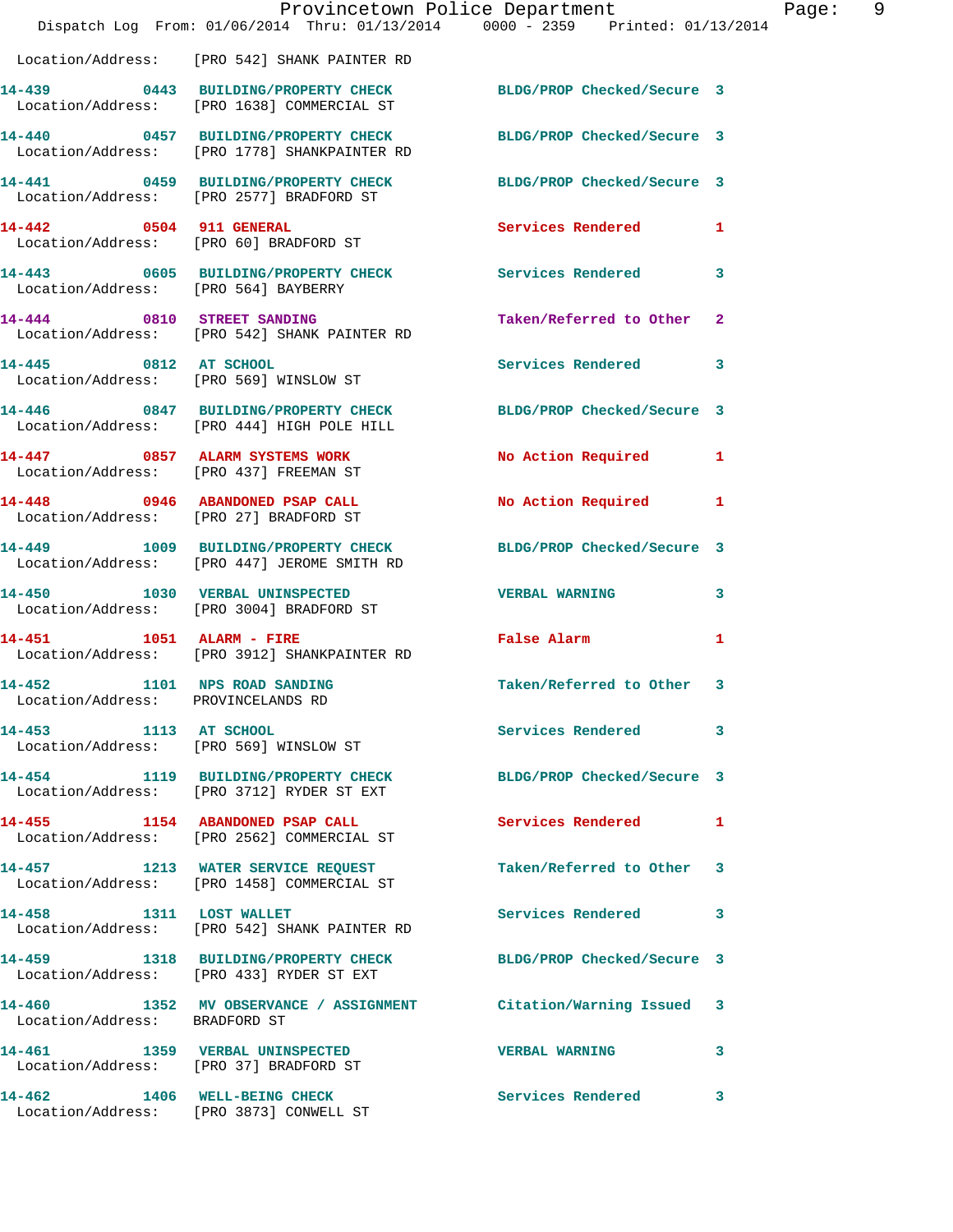|                                                               | Provincetown Police Department<br>Dispatch Log From: 01/06/2014 Thru: 01/13/2014 0000 - 2359 Printed: 01/13/2014 |                            |              |
|---------------------------------------------------------------|------------------------------------------------------------------------------------------------------------------|----------------------------|--------------|
|                                                               | 14-463 1437 RESCUE ASSIST<br>Location/Address: [PRO 3873] CONWELL ST                                             | Services Rendered          | 1            |
|                                                               | 14-464 1448 TRESPASS COMPLAINT<br>Location/Address: [PRO 207] COMMERCIAL ST                                      | SPOKEN TO                  | $\mathbf{2}$ |
|                                                               | 14-465 1506 TAXI INSPECTION<br>Location/Address: [PRO 542] SHANK PAINTER RD                                      | No Action Required         | 3            |
| $14-466$ 1531 COMPLAINT<br>Location/Address: SHANK PAINTER RD |                                                                                                                  | No Action Required         | $\mathbf{3}$ |
|                                                               | 14-467 1617 COMPLAINT<br>Location/Address: [PRO 175] COMMERCIAL ST                                               | Services Rendered          | 3            |
|                                                               | 14-468 1652 ASSIST AGENCY / WATER DEPT Taken/Referred to Other 3<br>Location/Address: COMMERCIAL ST              |                            |              |
| Location/Address: [PRO 444] HIGH POLE                         | 14-469 1659 BUILDING/PROPERTY CHECK                                                                              | BLDG/PROP Checked/Secure 3 |              |
| Location/Address: [PRO 571] ALDEN ST                          | 14-470 1738 BUILDING/PROPERTY CHECK BLDG/PROP Checked/Secure 3                                                   |                            |              |
|                                                               | 14-471 1744 SUSPICIOUS ACTIVITY<br>Location/Address: [PRO 2490] PROVINCELANDS RD                                 | <b>Services Rendered</b> 2 |              |
|                                                               | 14-472 1750 MEDICAL EMERGENCY<br>Location/Address: [PRO 440] HARRY KEMP WAY                                      | Transported to Hospital 1  |              |
|                                                               | 14-474 1754 ASSIST AGENCY / MUTUAL AID Services Rendered 3<br>Location/Address: HOBSON AVE + COMMERCIAL ST       |                            |              |
|                                                               | 14-475 1813 BUILDING/PROPERTY CHECK<br>Location/Address: [PRO 3430] COMMERCIAL ST                                | BLDG/PROP Checked/Secure 3 |              |
| 14-476 1813 DISTURBANCE                                       | Location/Address: [PRO 3473] COMMERCIAL ST                                                                       | SPOKEN TO                  | 1            |
|                                                               | 14-477 1855 WELL BEING CHECK<br>Location/Address: [PRO 3873] CONWELL ST                                          | Services Rendered          | 3            |
|                                                               | 14-478 1912 BUILDING/PROPERTY CHECK<br>Location/Address: [PRO 2206] COMMERCIAL ST                                | BLDG/PROP Checked/Secure 3 |              |
|                                                               | 14-479 2016 MV OBSERVANCE / ASSIGNMENT No Action Required<br>Location/Address: [PRO 3430] COMMERCIAL ST          |                            | 3            |
| Location/Address: [PRO 3287] ROUTE 6                          | 14-480 2053 BUILDING/PROPERTY CHECK                                                                              | BLDG/PROP Checked/Secure 3 |              |
|                                                               | 14-481 2055 PARKING COMPLAINT / GENERAL Services Rendered<br>Location/Address: PEARL ST + BRADFORD ST            |                            | 3            |
| 14-482 2128 MV STOP<br>Location/Address: ROUTE 6              |                                                                                                                  | <b>VERBAL WARNING</b>      | 3            |
|                                                               | 14-483 2319 BUILDING/PROPERTY CHECK BLDG/PROP Checked/Secure 3<br>Location/Address: [PRO 530] SHANKPAINTER RD    |                            |              |
| For Date: $01/11/2014$ - Saturday                             |                                                                                                                  |                            |              |
|                                                               | 14-484 0043 MV OBSERVANCE / ASSIGNMENT Services Rendered<br>Location/Address: BRADFORD ST + STANDISH ST          |                            | 3            |
| 14-485                                                        | 0045 BUILDING/PROPERTY CHECK BLDG/PROP Checked/Secure 3<br>Location/Address: [PRO 341] COMMERCIAL ST             |                            |              |
|                                                               |                                                                                                                  |                            |              |

Page: 10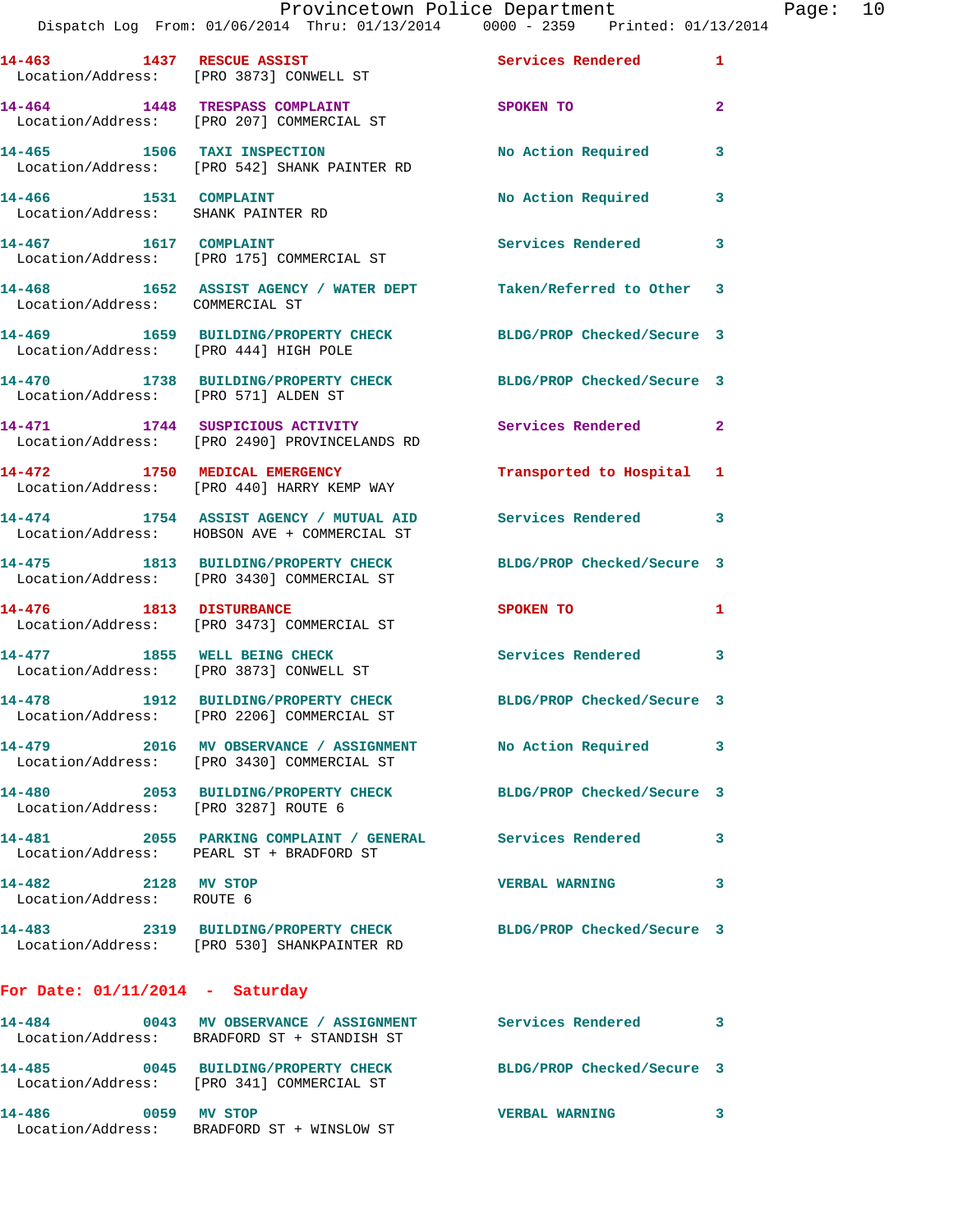| Location/Address: [PRO 444] HIGH POLE | 14-487 0124 BUILDING/PROPERTY CHECK BLDG/PROP Checked/Secure 3                                                |                            |                |   |
|---------------------------------------|---------------------------------------------------------------------------------------------------------------|----------------------------|----------------|---|
| 14-488 0242 STROKE                    | Location/Address: [PRO 3259] MACMILLAN WHARF                                                                  | Transported to Hospital 1  |                |   |
|                                       | 14-489 0308 BUILDING/PROPERTY CHECK<br>Location/Address: [PRO 1638] COMMERCIAL ST                             | BLDG/PROP Checked/Secure 3 |                |   |
|                                       | 14-490 0311 BUILDING/PROPERTY CHECK BLDG/PROP Checked/Secure 3<br>Location/Address: [PRO 338] SHANKPAINTER RD |                            |                |   |
|                                       | 14-491 0501 BUILDING/PROPERTY CHECK<br>Location/Address: [PRO 545] SHANK PAINTER RD                           | BLDG/PROP Checked/Secure 3 |                |   |
|                                       | 14-492 0531 BUILDING/PROPERTY CHECK BLDG/PROP Checked/Secure 3<br>Location/Address: [PRO 447] JEROME SMITH RD |                            |                |   |
|                                       | 14-493 0613 BUILDING/PROPERTY CHECK BLDG/PROP Checked/Secure 3<br>Location/Address: [PRO 519] RACE POINT RD   |                            |                |   |
|                                       | 14-494 0613 LOBBY TRAFFIC<br>Location/Address: [PRO 542] SHANK PAINTER RD                                     | Services Rendered          | $\mathbf{2}$   | 5 |
|                                       | 14-495 0725 BUILDING/PROPERTY CHECK<br>Location/Address: [PRO 391] COMMERCIAL ST                              | Services Rendered          | 3              |   |
|                                       | Location/Address: [PRO 2494] BRADFORD ST                                                                      |                            |                |   |
|                                       | 14-497 0816 SERVE WARRANT<br>Location/Address: [PRO 861] COMMERCIAL ST                                        | Could Not Locate 3         |                |   |
| Location/Address: [PRO 3287] ROUTE 6  | 14-498 0825 BUILDING/PROPERTY CHECK BLDG/PROP Checked/Secure 3                                                |                            |                |   |
| Location/Address: [PRO 2519] ROUTE 6  | 14-499 6842 MV OBSERVANCE / ASSIGNMENT Services Rendered                                                      |                            | 3              |   |
| 14-500 0911 MV STOP                   | Location/Address: [PRO 2521] ROUTE 6                                                                          | <b>VERBAL WARNING</b>      | 3              |   |
| Location/Address: [PRO 521] ROUTE 6   | 14-501 0914 BUILDING/PROPERTY CHECK Services Rendered                                                         |                            | 3              |   |
|                                       | 14-502 0920 BUILDING/PROPERTY CHECK<br>Location/Address: [PRO 1646] WINSLOW ST                                | BLDG/PROP Checked/Secure 3 |                |   |
|                                       | 14-503 0921 PARK, WALK & TALK<br>Location/Address: [PRO 2483] COMMERCIAL ST                                   | Services Rendered          | $\overline{2}$ |   |
| Location/Address: [PRO 3222] ALDEN ST | 14-504 0952 HIP PAIN/TRANSPORT                                                                                | Transported to Hospital    | 1              |   |
|                                       | 14-505 0956 BUILDING/PROPERTY CHECK<br>Location/Address: [PRO 2206] COMMERCIAL ST                             | BLDG/PROP Checked/Secure 3 |                |   |
| 14-506 1026 SERVICE CALL              | Location/Address: [PRO 1905] BRADFORD ST                                                                      | SPOKEN TO                  | 3              |   |
|                                       | 14-507 1056 BUILDING/PROPERTY CHECK BLDG/PROP Checked/Secure 3<br>Location/Address: [PRO 2483] COMMERCIAL ST  |                            |                |   |
| 14-508 1120 OPEN DOOR                 | Location/Address: [PRO 2952] SHANK PAINTER RD                                                                 | BLDG/PROP Checked/Secure 3 |                |   |
|                                       | 14-509 1202 BUILDING/PROPERTY CHECK<br>Location/Address: [PRO 3317] CEMETERY RD                               | BLDG/PROP Checked/Secure 3 |                | 1 |
| 14-510                                | 1224 PARK, WALK & TALK                                                                                        | Services Rendered          | $\mathbf{2}$   |   |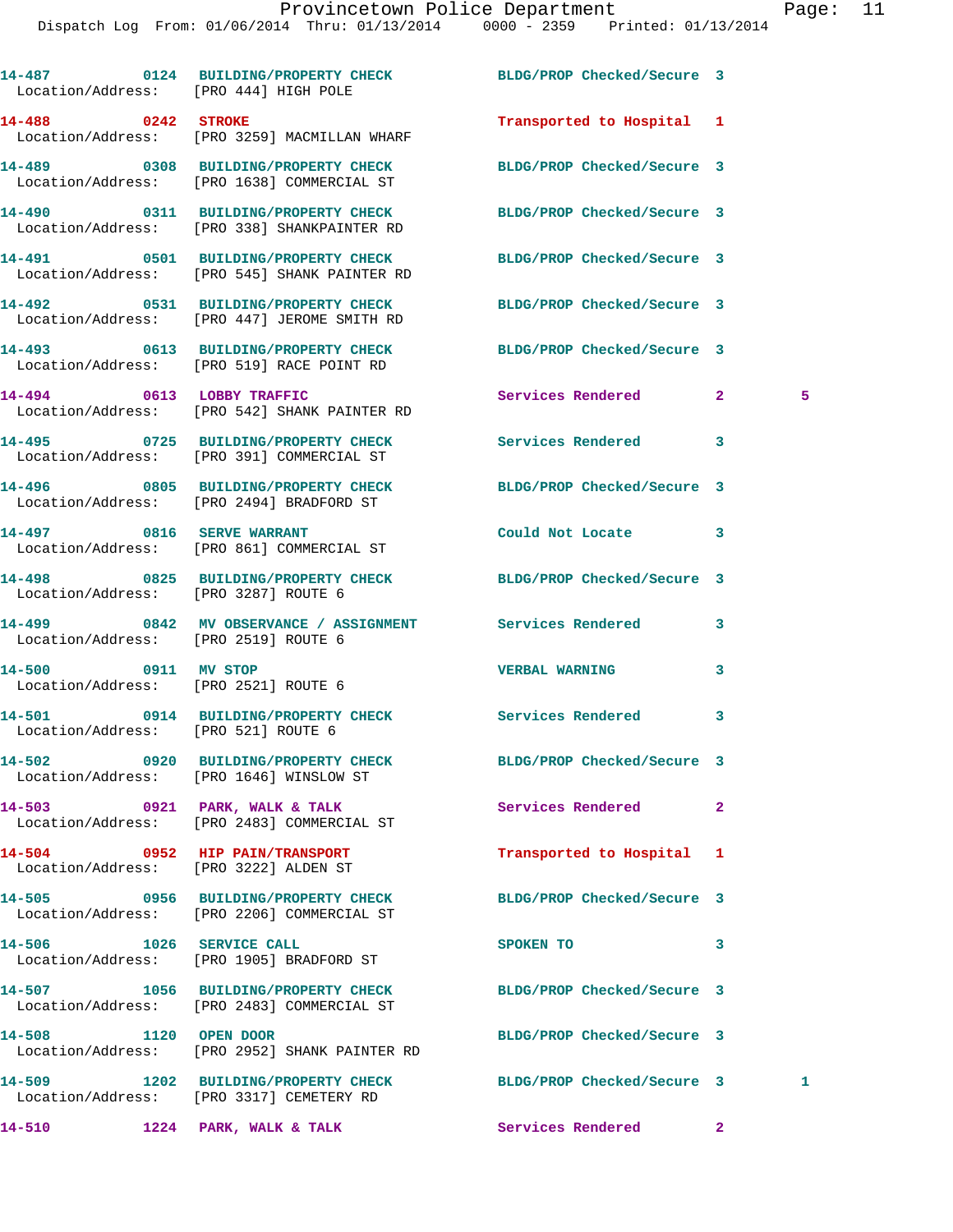|                                                            | Dispatch Log From: 01/06/2014 Thru: 01/13/2014 0000 - 2359 Printed: 01/13/2014                                  | Provincetown Police Department Page: 12 |              |  |
|------------------------------------------------------------|-----------------------------------------------------------------------------------------------------------------|-----------------------------------------|--------------|--|
|                                                            | Location: [PRO 3431] LOPES SQUARE                                                                               |                                         |              |  |
|                                                            | 14-511 1231 MV OBSERVANCE / ASSIGNMENT Services Rendered 3<br>Location/Address: [PRO 391] COMMERCIAL ST         |                                         |              |  |
| Location/Address: NELSON AVE<br>Refer To Accident: 14-1-AC | 14-512 1231 PARKED MV HIT & RUN Services Rendered 2                                                             |                                         |              |  |
| Location/Address: [PRO 444] HIGH POLE                      | 14-513 1357 BUILDING/PROPERTY CHECK BLDG/PROP Checked/Secure 3                                                  |                                         |              |  |
|                                                            | 14-514 1421 BUILDING/PROPERTY CHECK BLDG/PROP Checked/Secure 3<br>Location/Address: [PRO 571] ALDEN ST          |                                         |              |  |
|                                                            | 14-515 1444 ALARM - SOUNDING Services Rendered 1<br>Location/Address: [PRO 925] FRANKLIN ST                     |                                         |              |  |
|                                                            | 14-516 1503 BUILDING/PROPERTY CHECK BLDG/PROP Checked/Secure 3<br>Location/Address: [PRO 2898] JEROME SMITH RD  |                                         |              |  |
| Location/Address: [PRO 58] BRADFORD ST                     | 14-517 1508 MV OBSERVANCE / ASSIGNMENT Services Rendered 3                                                      |                                         |              |  |
|                                                            | 14-518 1516 MV OBSERVANCE / ASSIGNMENT No Action Required 3<br>Location/Address: [PRO 3737] BRADFORD ST         |                                         |              |  |
| Location/Address: UPPER MILLER HILL RD                     | 14-519 1519 ASSIST AGENCY / WATER DEPT Taken/Referred to Other 3                                                |                                         |              |  |
| Location/Address: [PRO 3440] ROUTE 6                       | 14-520 1520 MV OBSERVANCE / ASSIGNMENT No Action Required 3                                                     |                                         |              |  |
|                                                            | 14-521 1520 MEDICAL EMERGENCY<br>Location/Address: [PRO 3873] CONWELL ST                                        | Transported to Hospital 1               |              |  |
| 14-522 1538 MV STOP                                        | Location/Address: [PRO 357] COMMERCIAL ST                                                                       | <b>VERBAL WARNING 3</b>                 |              |  |
| Location/Address: [PRO 3259] MACMILLAN                     | 14-523 1552 BUILDING/PROPERTY CHECK BLDG/PROP Checked/Secure 3                                                  |                                         |              |  |
|                                                            | 14-524 1601 LOST PURPLE WALLET<br>Location/Address: [PRO 175] COMMERCIAL ST                                     | Services Rendered 3                     |              |  |
|                                                            | 14-525 1613 BUILDING/PROPERTY CHECK BLDG/PROP Checked/Secure 3<br>Location/Address: [PRO 94] BRADFORD ST        |                                         |              |  |
|                                                            | 14-527 1627 BUILDING/PROPERTY CHECK<br>Location/Address: [PRO 519] RACE POINT RD                                | BLDG/PROP Checked/Secure 3              |              |  |
|                                                            | 14-528 1638 BUILDING/PROPERTY CHECK BLDG/PROP Checked/Secure 3<br>Location/Address: [PRO 3030] TIN PAN ALLEY RD |                                         |              |  |
|                                                            | 14-529 1653 PARK, WALK & TALK<br>Location/Address: [PRO 221] COMMERCIAL ST                                      | Services Rendered                       | $\mathbf{2}$ |  |
|                                                            | 14-530 1703 LOST WALLET<br>Location/Address: [PRO 542] SHANK PAINTER RD                                         | Services Rendered                       | $\mathbf{3}$ |  |
|                                                            | 14-531 1708 MV OBSERVANCE / ASSIGNMENT Services Rendered 3<br>Location/Address: [PRO 536] SHANKPAINTER RD       |                                         |              |  |
| Location/Address: [PRO 571] ALDEN ST                       | 14-532 1716 BUILDING/PROPERTY CHECK BLDG/PROP Checked/Secure 3                                                  |                                         |              |  |
| Location/Address: [PRO 433] RYDER ST                       | 14-533 1718 BUILDING/PROPERTY CHECK BLDG/PROP Checked/Secure 3                                                  |                                         |              |  |
|                                                            | 14-534 1728 BUILDING/PROPERTY CHECK BLDG/PROP Checked/Secure 3<br>Location/Address: [PRO 1778] SHANKPAINTER RD  |                                         |              |  |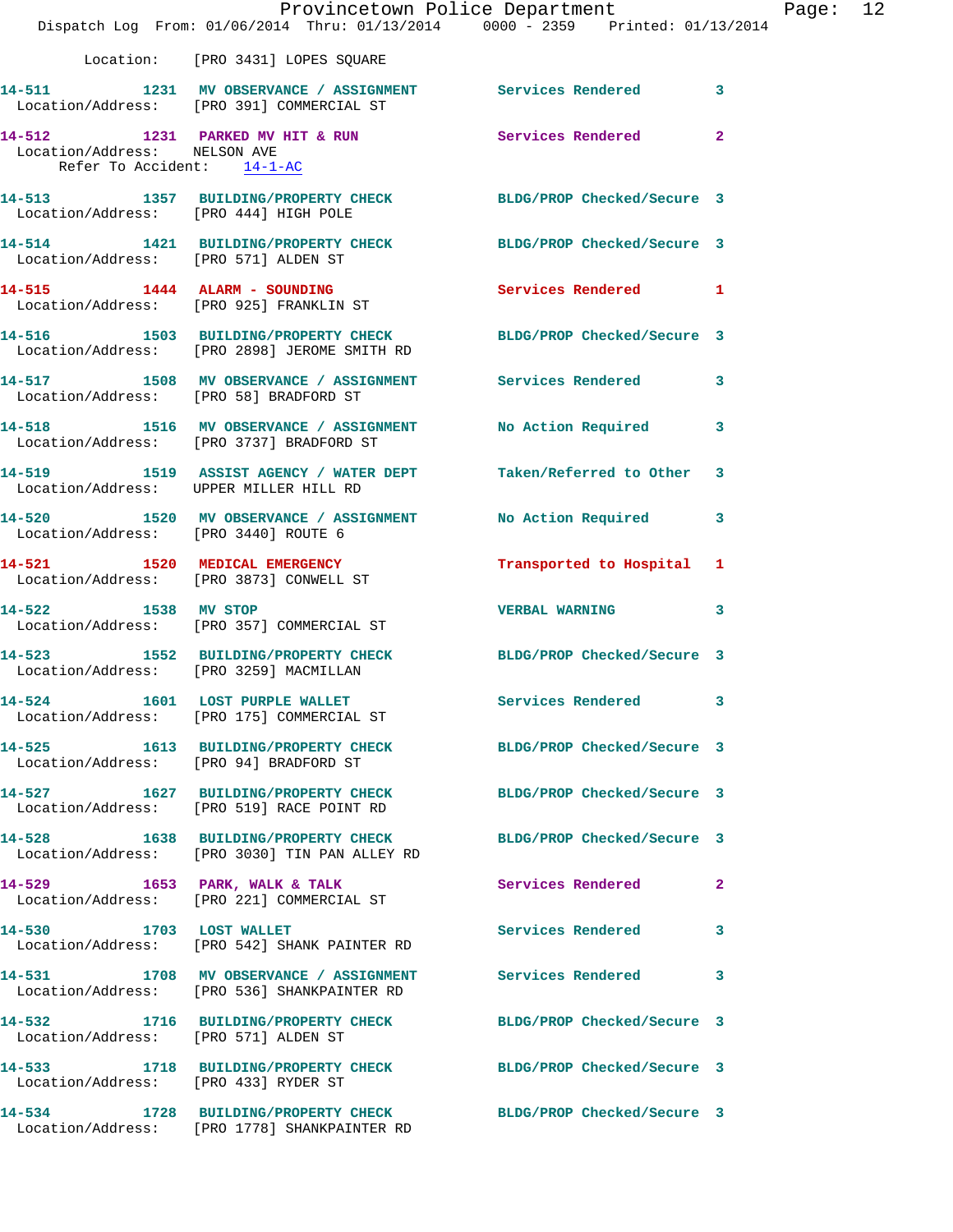Dispatch Log From: 01/06/2014 Thru: 01/13/2014 0000 - 2359 Printed: 01/13/2014

|                                 | 14-535 1729 PARK, WALK & TALK 1997 No Action Required 2<br>Location/Address: [PRO 3296] SHANKPAINTER RD        |                                       |              |    |
|---------------------------------|----------------------------------------------------------------------------------------------------------------|---------------------------------------|--------------|----|
|                                 | 14-536 1739 FIRE, STRUCTURE<br>Location/Address: [PRO 1603] STANDISH ST                                        | False Alarm                           | 1            |    |
|                                 | 14-537 1751 BUILDING/PROPERTY CHECK BLDG/PROP Checked/Secure 3<br>Location/Address: [PRO 2543] MACMILLAN WHARF |                                       |              |    |
|                                 | 14-538 1829 BUILDING/PROPERTY CHECK Services Rendered<br>Location/Address: [PRO 2490] PROVINCELANDS RD         |                                       | 3            |    |
|                                 | 14-539 1843 PARK, WALK & TALK<br>Location/Address: [PRO 3296] SHANKPAINTER RD                                  | Services Rendered                     | $\mathbf{2}$ |    |
|                                 | 14-540 1853 BUILDING/PROPERTY CHECK<br>Location/Address: [PRO 175] COMMERCIAL ST                               | BLDG/PROP Checked/Secure 3            |              |    |
|                                 | 14-541 1900 BUILDING/PROPERTY CHECK<br>Location/Address: [PRO 2206] COMMERCIAL ST                              | BLDG/PROP Checked/Secure 3            |              |    |
|                                 | 14-542 1919 BUILDING/PROPERTY CHECK<br>Location/Address: [PRO 379] COMMERCIAL ST                               | BLDG/PROP Checked/Secure 3            |              |    |
|                                 | 14-543 2258 DISTURBANCE<br>Location/Address: [PRO 246] COMMERCIAL ST                                           | Peace Restored and the Peace Restored | 1            |    |
|                                 | 14-544 2338 BUILDING/PROPERTY CHECK BLDG/PROP Checked/Secure 3<br>Location/Address: [PRO 440] HARRY KEMP WAY   |                                       |              |    |
|                                 | 14-545 2356 BUILDING/PROPERTY CHECK BLDG/PROP Checked/Secure 3<br>Location/Address: [PRO 488] MAYFLOWER ST     |                                       |              |    |
| For Date: $01/12/2014$ - Sunday |                                                                                                                |                                       |              |    |
|                                 | 14-546 0022 BUILDING/PROPERTY CHECK BLDG/PROP Checked/Secure 3<br>Location/Address: [PRO 3259] MACMILLAN       |                                       |              |    |
|                                 | 14-547 0227 LOBBY TRAFFIC<br>Location/Address: [PRO 542] SHANK PAINTER RD                                      | Services Rendered 2                   |              | 11 |
|                                 | 14-548 0319 BUILDING/PROPERTY CHECK BLDG/PROP Checked/Secure 3<br>Location/Address: [PRO 1646] WINSLOW ST      |                                       |              |    |
|                                 | 14-549 0344 BUILDING/PROPERTY CHECK BLDG/PROP Checked/Secure 3<br>Location/Address: [PRO 545] SHANKPAINTER RD  |                                       |              |    |
| 14-550 0406 LIFT ASSIST         | Location/Address: [PRO 395] COMMERCIAL ST                                                                      | <b>Services Rendered</b>              | $\mathbf{1}$ |    |
| 14-551 0431 WITHDRAWAL          | Location/Address: [PRO 60] BRADFORD ST                                                                         | Transported to Hospital 1             |              |    |
|                                 | 14-552 0519 BUILDING/PROPERTY CHECK<br>Location/Address: [PRO 519] RACE POINT RD                               | BLDG/PROP Checked/Secure 3            |              |    |
|                                 | 14-553 		 0555 BUILDING/PROPERTY CHECK Services Rendered<br>Location/Address: [PRO 1638] COMMERCIAL ST         |                                       | 3            |    |
| Refer To Arrest: 14-7-AR        | 14-555 0901 SERVE WARRANT<br>Location/Address: [PRO 246] COMMERCIAL ST                                         | Arrest(s) Made                        | 3            |    |
| 14-556 0924 ALARM - GENERAL     | Location/Address: [PRO 1778] SHANK PAINTER RD                                                                  | False Alarm                           | 1            |    |
| 14-557 0929 ASSIST CITIZEN      | Location/Address: [PRO 3873] CONWELL ST                                                                        | Services Rendered                     | 3            |    |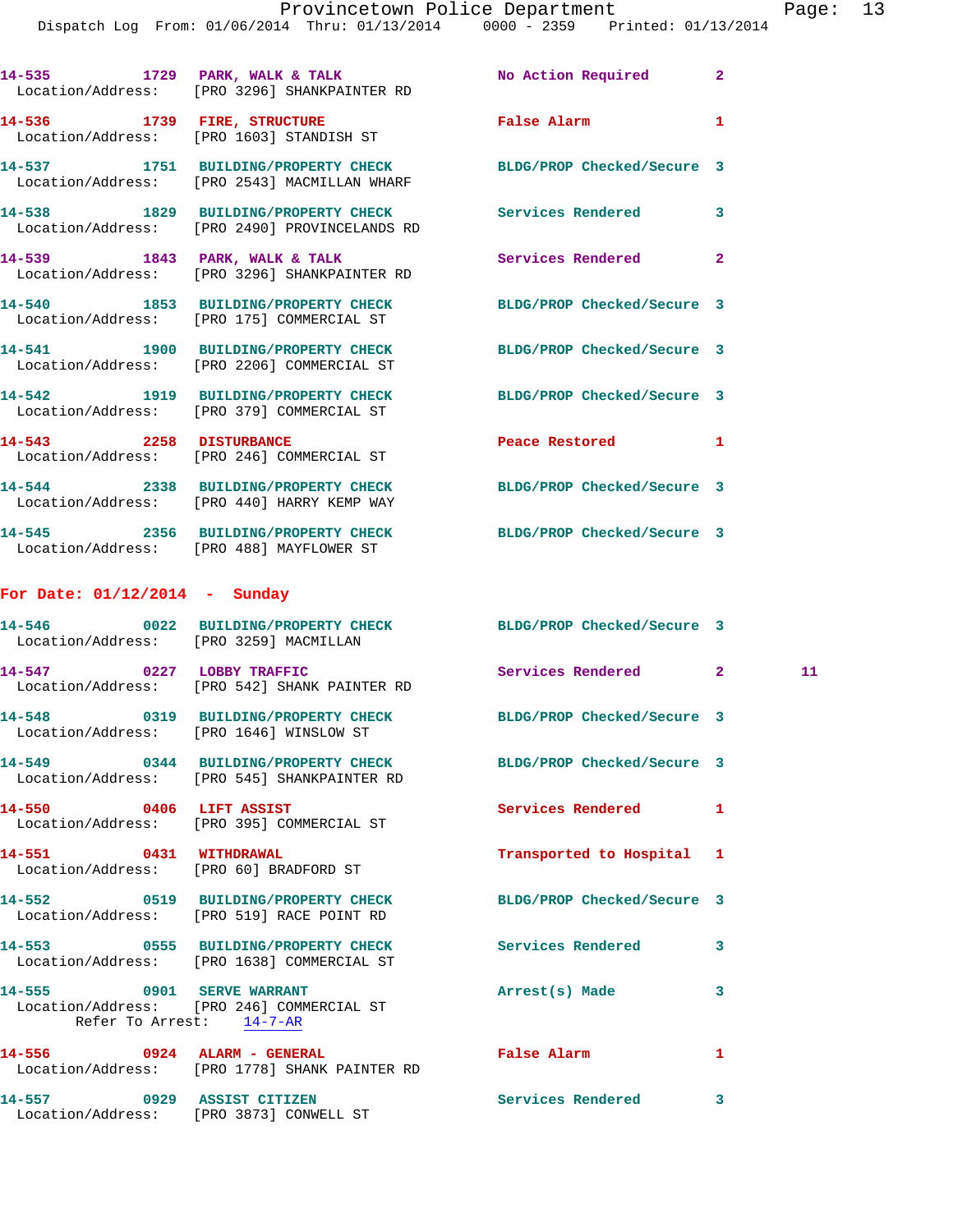|                                                     | Provincetown Police Department Page: 14<br>Dispatch Log From: 01/06/2014 Thru: 01/13/2014   0000 - 2359   Printed: 01/13/2014 |                           |              |   |  |
|-----------------------------------------------------|-------------------------------------------------------------------------------------------------------------------------------|---------------------------|--------------|---|--|
|                                                     | 14-558 1014 BUILDING/PROPERTY CHECK No Action Required 3<br>Location/Address: [PRO 564] BAYBERRY                              |                           |              |   |  |
|                                                     | 14-560 1036 ASSIST AGENCY / WATER DEPT Taken/Referred to Other 3<br>Location/Address: [PRO 396] COMMERCIAL ST                 |                           |              |   |  |
|                                                     | 14-561 1249 ON SCHOOL PREMISES<br>Location/Address: [PRO 569] WINSLOW ST                                                      | No Action Required 3      |              |   |  |
|                                                     | 14-562 1258 WATER CALL<br>Location/Address: [PRO 3259] MACMILLAN WHARF                                                        | Taken/Referred to Other 3 |              |   |  |
|                                                     | 14-563 1332 BUILDING/PROPERTY CHECK BLDG/PROP Checked/Secure 3<br>Location/Address: [PRO 3259] MACMILLAN WHARF                |                           |              |   |  |
|                                                     | 14-564 1342 MV OBSERVANCE / ASSIGNMENT Services Rendered 3<br>Location: ROUTE 6 I/B                                           |                           |              |   |  |
|                                                     |                                                                                                                               | No Action Required 3      |              |   |  |
| Location/Address: [PRO 16] BRADFORD ST              | 14-566 1504 BUILDING/PROPERTY CHECK BLDG/PROP Checked/Secure 3                                                                |                           |              |   |  |
|                                                     | 14-567 1514 MV STOP<br>Location/Address: [PRO 46] BRADFORD ST                                                                 | VERBAL WARNING 3          |              |   |  |
| Location/Address: HARRY KEMP WAY                    | 14-568 1519 MV OBSERVANCE / ASSIGNMENT Services Rendered 3                                                                    |                           |              |   |  |
|                                                     | 14-569 1527 MV OBSERVANCE / ASSIGNMENT Services Rendered 3<br>Location/Address: [PRO 1928] BRADFORD ST                        |                           |              |   |  |
| Location/Address: [PRO 2] ALDEN ST                  | 14-570 1530 BUILDING/PROPERTY CHECK BLDG/PROP Checked/Secure 3                                                                |                           |              |   |  |
|                                                     | 14-571 1603 MV STOP<br>Location/Address: [PRO 1737] BRADFORD ST                                                               | <b>VERBAL WARNING</b> 3   |              |   |  |
| 14-572 1617 MV STOP<br>Location/Address: CENTRAL ST |                                                                                                                               | <b>VERBAL WARNING</b>     | 3            |   |  |
|                                                     | $14-573$ 1619 PARK, WALK & TALK<br>Location/Address: [PRO 106] COMMERCIAL ST                                                  | Services Rendered         | $\mathbf{2}$ |   |  |
| 14-574 1700 HARASSMENT                              | Location/Address: [PRO 542] SHANK PAINTER RD                                                                                  | SPOKEN TO                 | $\mathbf{2}$ | 1 |  |
| Location/Address: SHANK PAINTER RD                  | 14-575 1809 MV OBSERVANCE / ASSIGNMENT Services Rendered                                                                      |                           | 3            |   |  |
|                                                     | 14-576 1848 BUILDING/PROPERTY CHECK BLDG/PROP Checked/Secure 3<br>Location/Address: [PRO 3163] WINTHROP ST                    |                           |              |   |  |
|                                                     | 14-577 1901 MEDICAL EMERGENCY<br>Location/Address: [PRO 1892] SHANK PAINTER RD                                                | Transported to Hospital 1 |              |   |  |
| Location/Address: [PRO 571] ALDEN ST                | 14-578 1905 BUILDING/PROPERTY CHECK BLDG/PROP Checked/Secure 3                                                                |                           |              |   |  |
| Location/Address: [PRO 571] ALDEN ST                | 14-579 1906 BUILDING/PROPERTY CHECK BLDG/PROP Checked/Secure 3                                                                |                           |              |   |  |
| Location/Address: [PRO 571] ALDEN ST                | 14-581 1909 BUILDING/PROPERTY CHECK BLDG/PROP Checked/Secure 3                                                                |                           |              |   |  |
| Location/Address: [PRO 433] RYDER ST                | 14-582 1910 BUILDING/PROPERTY CHECK BLDG/PROP Checked/Secure 3                                                                |                           |              |   |  |
| 14-583                                              | 1913 MV OBSERVANCE / ASSIGNMENT No Action Required 3                                                                          |                           |              |   |  |

Location/Address: [PRO 537] SHANK PAINTER RD